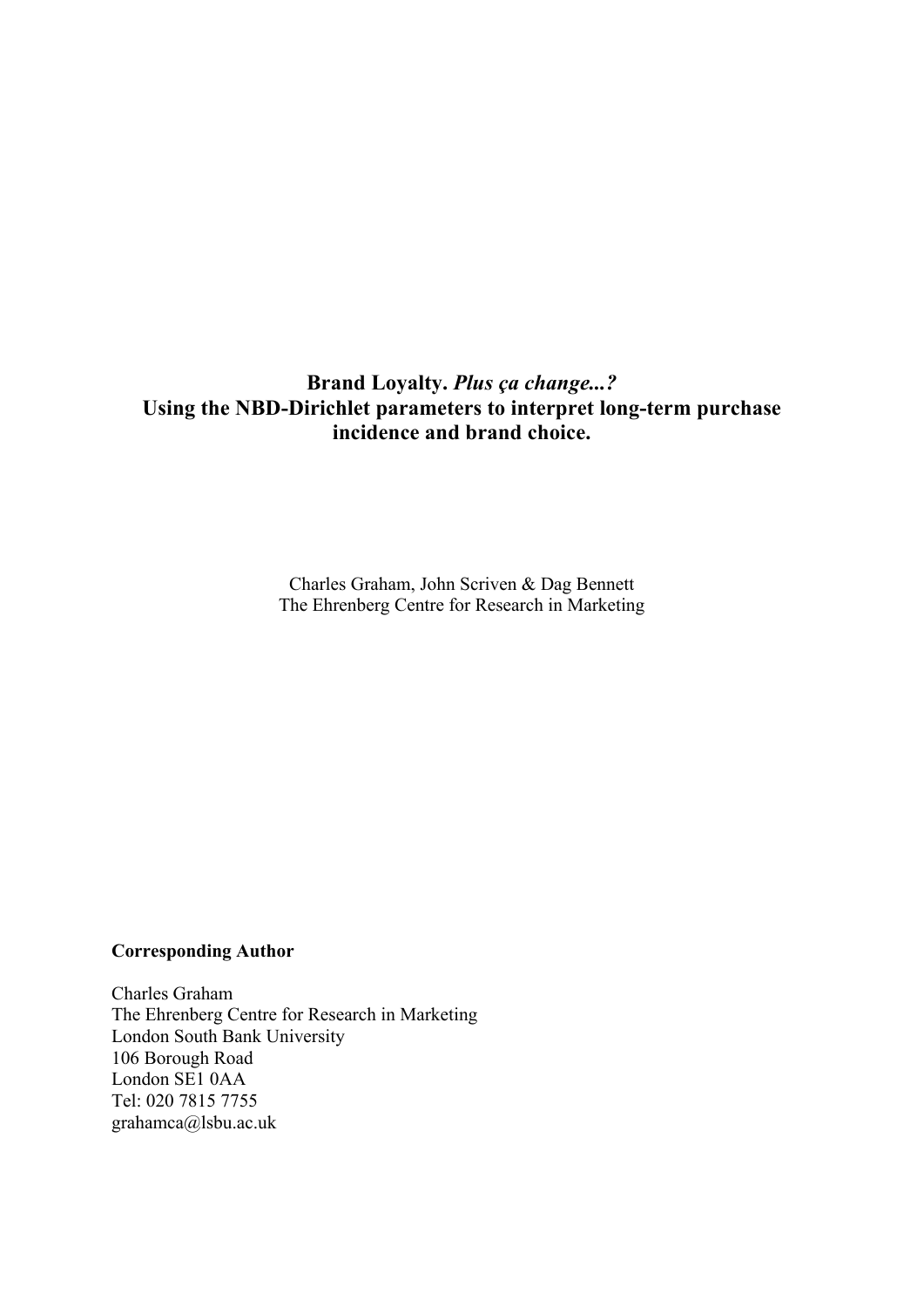# **Brand Loyalty.** *Plus ça change...?* **Using the NBD-Dirichlet parameters to interpret long-term purchase incidence and brand choice.**

# **Abstract**

*The NBD-Dirichlet model (Goodhardt, Ehrenberg & Chatfield, 1984) has recently been described as one of marketing's "true scientific theories" (Sharp, 2010) and yet its two assumptions of stationarity and non-partitioning cannot allow for customer or brand equity effects. The aim of this paper is first to describe the effects of brand loyalty on evolving longterm market structure, and then to extend uses of the model's parameters A, K and S as performance benchmarks. Using a six-year panel of continuous reporters we show that the normal heterogeneity in category purchase incidence remains approximately stable between six months and a year, but that brand switching greatly increases with time. One interpretation of a higher S parameter value might be that as loyalty decreases, brand shares become more dynamic, leading to sustained changes in market structure. By fitting the model we show that this is not so. The Dirichlet output fits brand performance measures well in both extended and short-term data, and although there is evidence of emerging triple jeopardy for the largest brands, this does not lead to sustained brand-share growth. Instead, it is a deviation from the fit of the NBD-Dirichlet, but a general characteristic of extended repertoire purchase. For managers, the main implication of such fixed and long-term propensities is that brand growth remains quite unlikely, but also that brand-share maintenance requires constant effort in the face of increased switching propensities over time.*

**Key Words:** Dirichlet Parameters, Double Jeopardy, Customer Equity, Brand Equity, Empirical Generalisations.

# **Introduction & Objectives**

Loyalty-building strategies are generally considered to deliver sustained growth (Day, 2002) but they are also believed to build shareholder value through customer equity (Blattberg and Deighton, 1996; Gupta, Lehmann and Stuart, 2004). We should therefore see the effects of successful loyalty-building manifested in long enough runs of consecutive panel data if more consumers buy more of a stronger brand more often over time.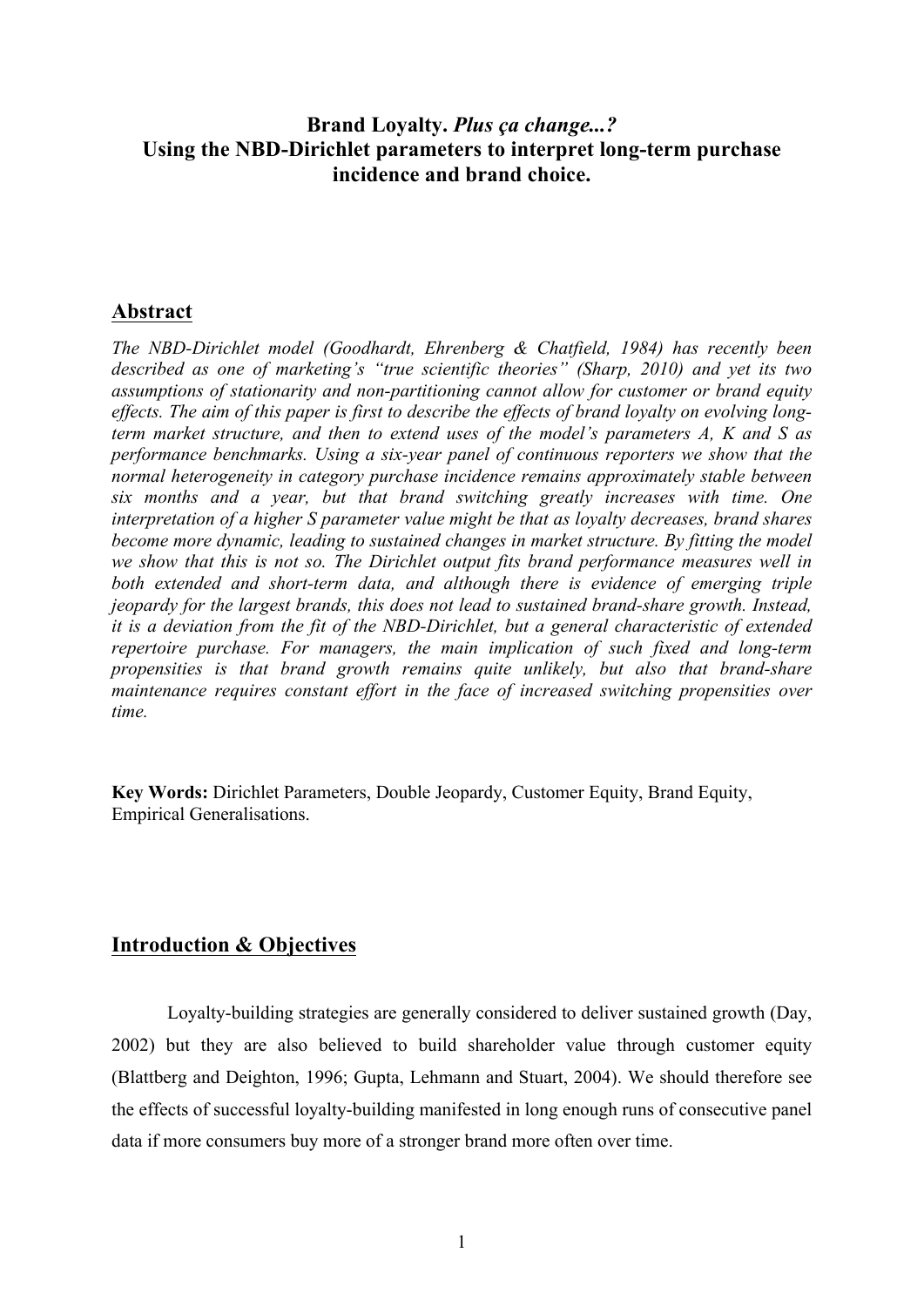In fact, the exact opposite appears to be the case. In this paper we discuss two startling results about the nature of long-term consumer behaviour. In considering just such data, aggregated to various equal period lengths, but running over several years we found no evidence whatsoever of increasing brand loyalty leading to growth. Perhaps more surprising, we observed a systematic and sizeable decline in levels of repeat-buying for all brands in very long runs of data. Over six years of continuous purchasing, average household repertoire size doubled, share of category requirement fell dramatically and levels of brand switching increased.

The astonishing fact is that these changes are all predictable. Although the distributions of purchase incidence and brand choice evolved with time, market structures in our data remained approximately stable, with brand shares very largely unchanged. Using the NBD-Dirichlet it was thus possible to describe observed purchasing closely in 18 different FMCG categories in time periods ranging from six months to six years.

In evaluating the long-run evolution of repeat-buying, our initial approach was to summarise category performance in various periods using the parameters of the model. There has been recent interest in this area of Dirichlet research. For example Sharp, Wright & Goodhardt (2002) used the so-called switching parameter, S, to distinguish repertoire and subscription market structures. Driesener, Rungie, Habel & Allsop (2003) later established some further benchmarks for the three main model parameters, S, K and A, while Driesener and Meyer-Warden (2011) have recently found limited evidence of trending category loyalty in successive observations of S. The objectives of this study were two fold. The first was to investigate the evidence for brand and consumer equity in long term panel data sets. Second, we sought to replicate and extend earlier work on the parameters of the NBD-Dirichlet model in order to strengthen benchmarks for their interpretation and contribute to knowledge of Dirichlet theory.

The main managerial implication of our findings is that instead of share growth (which is likely to be followed in short order by share decline), the objective of effective marketing should be to maintain the brand's position. Although this may seem dull it is realistic. Sustained growth may be exceptional (Graham, 2009), but when marketers get it wrong brands decline. In repertoire categories, every brand predictably loses over half of its buyers from quarter to quarter, and while some will buy nothing the following quarter, many switch to competitors. Managers must therefore continuously find new ways to encourage their buyers back in order to maintain penetration from period to period. This mostly seems to be what happens, although the task may be greater than previously thought since in this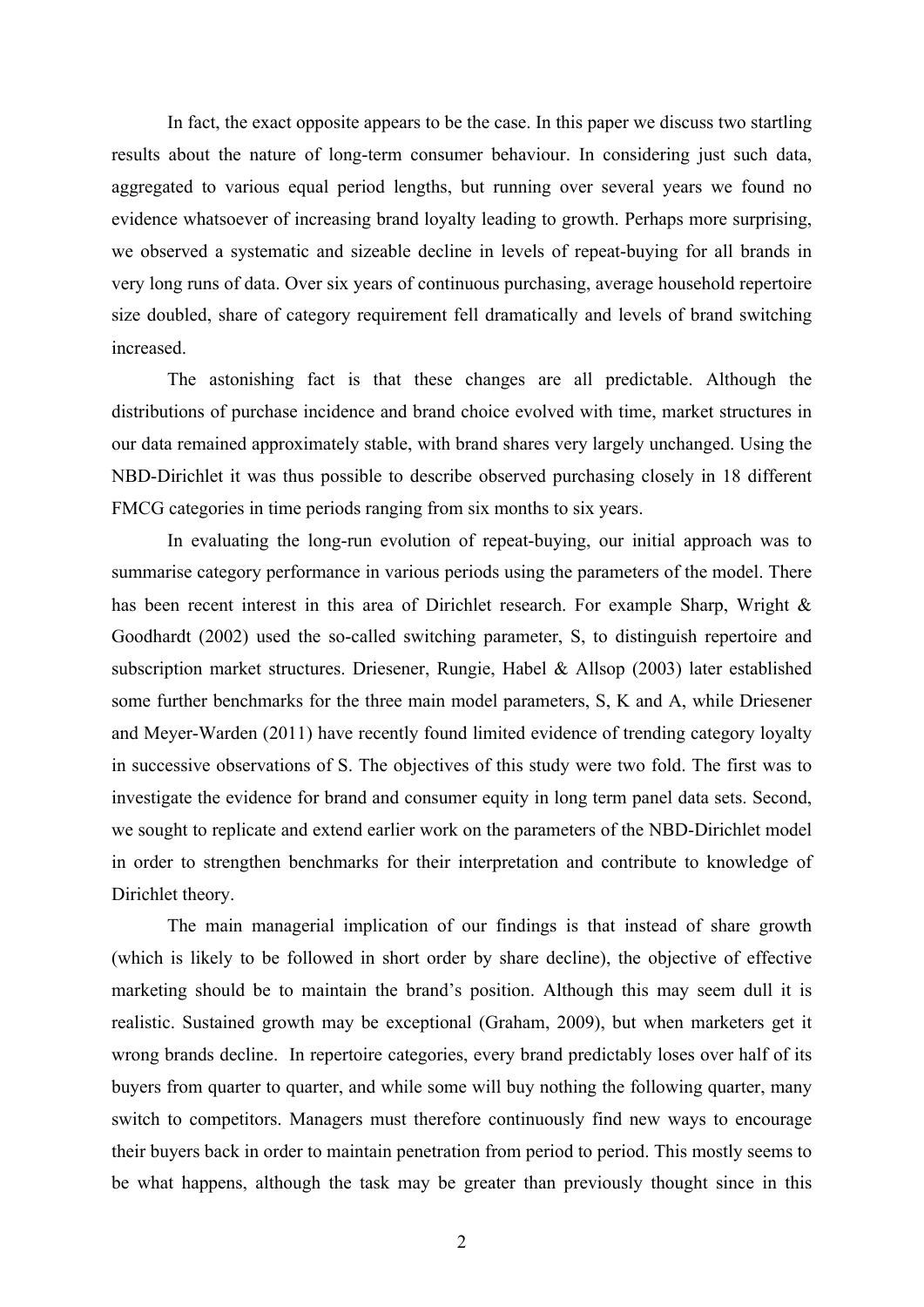research the spread of brands each household switches between is observed to widen dramatically over time.

The structure of this paper is as follows. We begin by summarising the wellestablished empirical generalisations of repeat buying described in the NBD-Dirichlet. We next discuss the model itself, and its parameters, contextualising their use in describing category level purchasing. Following a brief discussion of the data and method, we demonstrate how the parameters can capture norms of long-term category buying and will describe important changes to loyalty over time. We finally fit the model to demonstrate the effects of these changes at the brand level, before concluding with a discussion of the implications of our results for Dirichlet theory, and new applications of the parameters for practitioners concerned about brand growth and long-term brand value.

## **Conceptual Framework**

### *Empirical generalisations in patterns of repeat-buying*

Meticulous replication studies of consumer behaviour patterns in over fifty years of research (Ehrenberg, 1988; Sharp, 2010) have led to the empirical generalisations of marketing science referred to in this paper and described below. These recurring patterns are found in routine panel data metrics such as brand penetration and purchase frequency, and in loyalty measures such as repeat purchase and share of category requirement. They can be used by practitioners without the need for any advanced modelling, in order to evaluate, predict and understand brand performance.

Ehrenberg argued that for managers to interpret the data they routinely consider, benchmarks are needed that go far beyond "this time last year". Is it for example "*only* 35%" or "*as many as* 35%" of their brand's customers who repeated in this period (Ehrenberg, Uncles and Goodhardt, 2004)? Most brand performance measures are in fact just about normal most of the time, but it helps to be familiar with the main recurring patterns, for example that:

• *Brand share is constrained by the Law of Double Jeopardy.* Small brands suffer twice; compared with bigger brands they have fewer buyers who buy the brand slightly less often. In any category, although the market shares and penetrations (*w*) of competing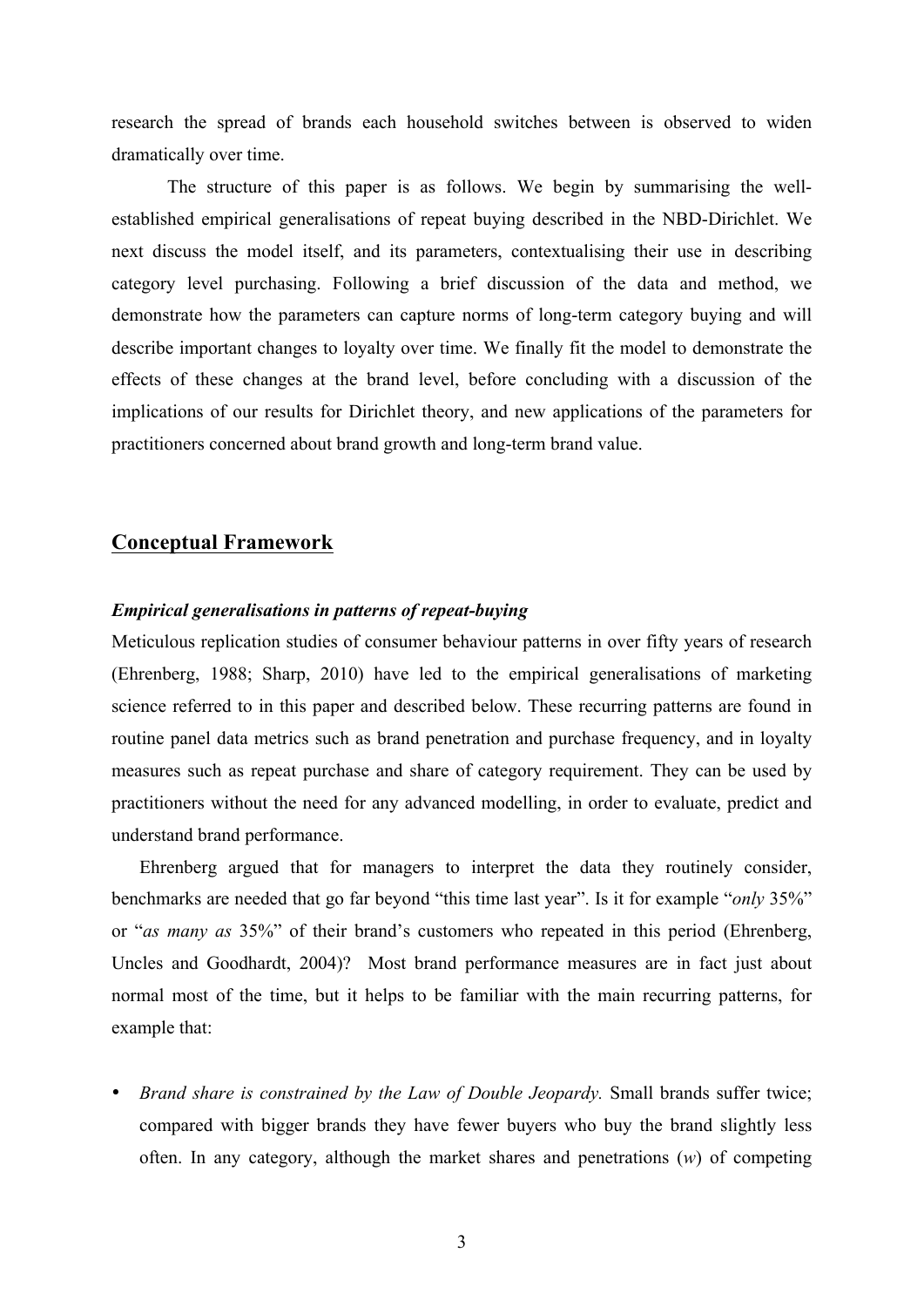brands vary considerably they are closely correlated. On the other hand, purchase frequency (*b*) tends to be similar across competing brands, although slightly lower for smaller brands (Ehrenberg, Goodhardt & Barwise, 1990; McPhee, 1963). This law implies that in any category penetration accounts for market share far more than loyalty, in a relationship defined in the approximation;  $w(1-b) = a$  constant.

- *Your buyers are the buyers of other brands who occasionally buy you.* Most customers are experienced category buyers and choose over time from a portfolio of brands with which they are familiar. Competing brands are seen as largely substitutable, so that loyalty becomes polygamous, and in aggregate, any brands' customers buy competing brands more often in a period. The result is that categories are largely unsegmented and remain so over time (Kennedy & Ehrenberg, 2001) because any meaningful advance is quickly imitated leaving competing brands undifferentiated (Ehrenberg, Barnard & Scriven, 1997).
- *Hard-core loyalty exists, but mostly among light buyers.* Sole-brand buyers are relatively rare, tend to purchase less than the category average and their numbers decline over time with increasing opportunities to switch. Sole-loyal buyers are therefore better considered as light, rather than committed, consumers (Ehrenberg, 1988).
- *Duplication is in line with brand penetration.* Brands share customers predictably in line with penetration. More of any brand's consumers buy larger competitors, and fewer buy the smaller competitors in any period. This regularity is described in the Duplication of Purchase Law (Ehrenberg and Goodhardt, 1970).
- *Approximate stationarity is the norm.* Because households buy habitually, these patterns hold over time and are hard to shift permanently. Of course sales respond to marketing interventions, and sometimes dramatically, but any sustained change in market share is exceptional because of the inevitable off-setting competitive response (Bass & Pilon, 1980; Dekimpe & Hanssens, 1995; Graham, 2009).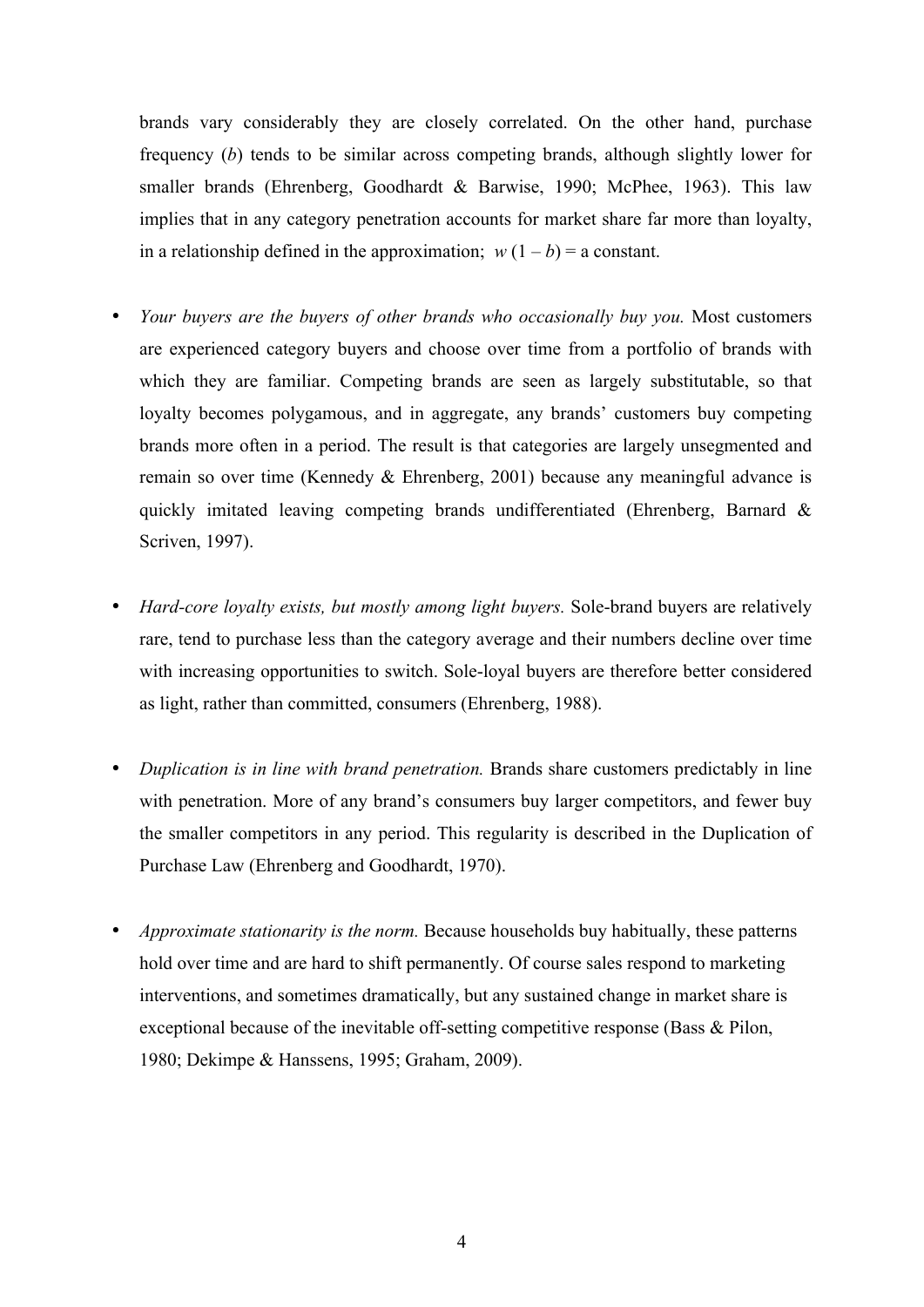#### *Normal loyalty or "anything-goes" marketing?*

The fact that there are "normal" levels of loyalty may still be surprising to some, but despite the scientific foundation for these benchmarks (Ehrenberg, 1995), it seems almost inconceivable that they could hold for very much longer than the year or two so far studied, given their fundamental implications – no segmentation, no differentiation, no added values, no sustained brand share growth! (Ehrenberg, 2001; Kennedy *et al.,* 2001). It is thus now desirable to extend the period of observation in order to resolve such divergence in expectation of long-term loyalty effects, particularly since there are some well-documented variances between theoretical and observed results in short-term data that might indicate evolving market structure. We next summarise these considerations, first outlining the traditional view of marketing.

In an analysis of the brand management function, Schultz (2010) agrees that market forces impose equilibrium, but suggests that in pursuing growth the marketer must create a differential advantage to destabilise it. The trick then is to re-stabilise the new structure by increasing brand loyalty to sustain the advantage. The literature commonly supports this, proposing that segmentation, targeting and positioning is the key to brand share growth.

In established markets, Levitt (1960), Webster (1986), Doyle & Stern (2006), McDonald and Dunbar (2004) and Aaker & McLoughlin (2007) all prescribe the strategic differentiation of tangible and intangible brand attributes to target the evolving needs and wants of an identified consumer segment, just as Schultz suggests. The aggregated effects of any resulting brand loyalty are then conceptualised as being cumulative and mediated by time, past marketing activity building into the added-values of brand equity (Aaker 2000; Keller & Lehmann, 2006; Reichheld, 2003). Consumers might therefore manifest the steady propensities usually seen in the short term, but in longer data sets the effects of brand equity must gradually become evident in the form of partitions around "strong brands" characterised by increasing purchase frequency and repeat, declines in switching, and subsequent shifts in market share.

Evidence for such effects is not yet clear, although any investment in brand or customer equity resulting in a heavier buying, non-duplicating customer base would necessarily violate the constraints of Double Jeopardy. This led Ehrenberg to describe such interventions as "anything goes" marketing (Ehrenberg *et al*, 2004), and indeed where longterm share change has been reported in cross-sectional studies (e.g. Ehrenberg, Uncles, Carrie & Scriven, 2000; Golder, 2000), it so far suggests that brand growth is related more to penetration increases than to purchase frequency (Anschuetz, 2002; Baldinger, Blair and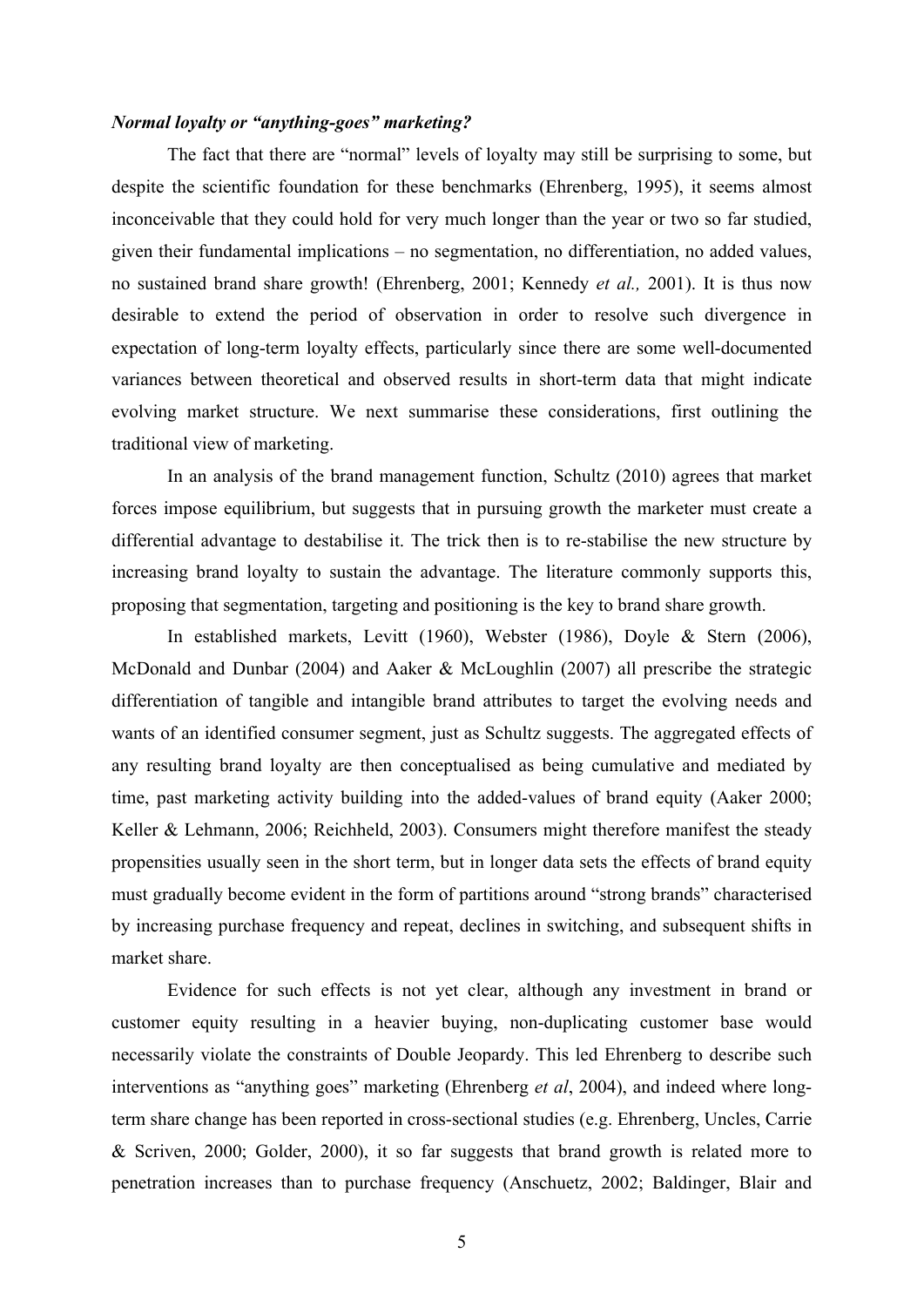Echambi, 2002; Bennett & Graham, 2010). However, if brand loyalty effects are cumulative and persistent but emerge only over the long-term, then a new type of research methodology is needed since standard panel data runs for just two or three years, limiting continuous purchasing studies.

Exceptions from behavioural norms that might eventually lead to the breakdown of Double Jeopardy have been well-documented. Perhaps the best known is the incidence of Triple Jeopardy (Battacharya, 1997; Fader & Schmittlein, 1993; Jung, Gruca & Lopo, 2010), cases of loyalty above the Double Jeopardy curve often reported for very large brands. Segmentation of this nature is thought to arise from a distribution bonus (if a small shop only stocks one brand in a category, it is usually the biggest), and if sustained over time might result in share growth. Partitions are also sometimes observed around brands with differing functionality; examples include diet and regular carbonated drinks, caffeinated and decaffeinated coffees or anti-dandruff and regular shampoos (Scriven & Danenberg, 2010). Such brands compete more strongly against each other than with the brands outside the partition, yet although they do not create exclusive segments (Kennedy *et al.*2001), over time they too might grow at the expense of non-partitioned competitors.

So, despite the central role of brand loyalty in most marketing thinking, its effects still remain elusive (Dowling, 2004; East Hammond & Gendall, 2006). The first aim of this research is therefore to identify evolution in fundamental patterns of repeat-buying, evidence in panel data of consumers gradually drawn towards a tangible or intangible brand differentiation that cannot be imitated. Extended loyalty studies are still rare, and have faced methodological hurdles (e.g. Driesener *et al.,* 2011; Mela, Gupta & Lehman, 1997; Srinivasan, Leszczye & Bass, 2000; Stern & Hammond, 2004), but we now seek to address this, benchmarking both consecutive annual panel data reports and a specially constructed six-year panel dataset against theoretical output from the NBD-Dirichlet.

## **Model Description: The NBD-Dirichlet**

The NBD-Dirichlet (Goodhardt, Ehrenberg and Chatfield, 1984) is a stochastic model of choice probability distributions for stationary, non-partitioned categories. Its output specifies market structure in detail for any fixed period, from just a handful of inputs. Since its publication over twenty five years ago, an intense process of scientific replication and testing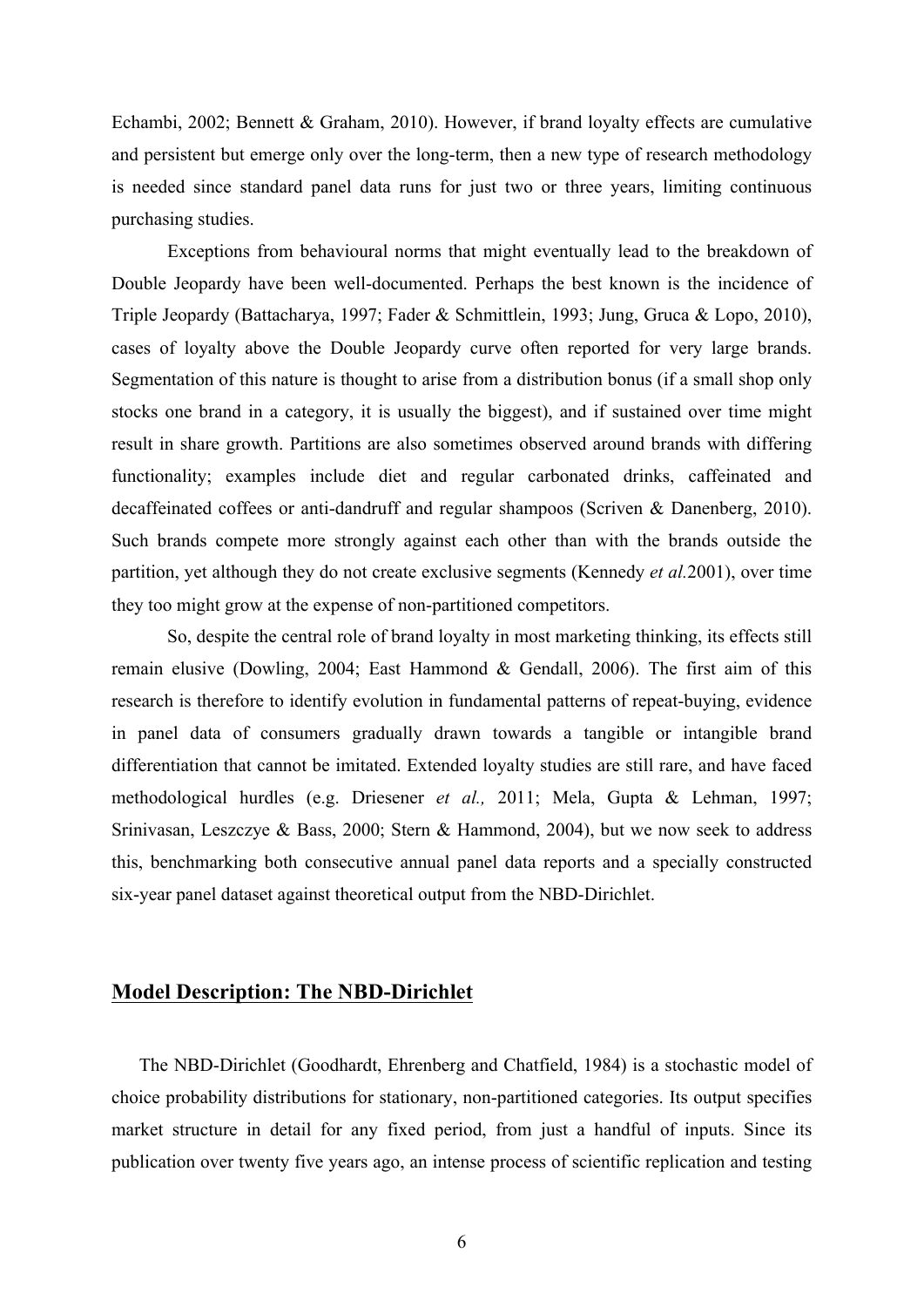has led to the Dirichlet being described as "one of marketing's true theories" (Sharp, 2010) because it continues to capture repeat purchase behaviour under many varying conditions of category, country and time. The model has five assumptions for any chosen period;

- i. That category purchasing for each consumer follows a Poisson process.
- ii. That the purchase rates of different households follow a Gamma distribution.
- iii. That the choices each household makes from the available brands follow a multinomial distribution.
- iv. That these choice probabilities follow a Dirichlet distribution over the households.
- v. That purchase incidence  $(i \& i)$  and brand choice (iii and iv) are independent.

The Dirichlet combines these assumptions in two probability density functions, the negative binomial distribution (NBD) describing purchase incidence, and the Dirichlet multinomial distribution (DMD) for brand choice, to simultaneously model the numbers of purchases for each brand in a category over a fixed time. In order to fit the Dirichlet, three parameters S, M & K, are usually estimated from some period of panel data through the method of means and zeros or the method of moments, or using the more efficient likelihood theory (Rungie & Goodhardt, 2004). The model can then be calibrated from just four inputs (two describing category buying and two for a single brand), and the theoretical output then evaluated.

There has been increasing recent interest in understanding the Dirichlet parameters, and in establishing benchmarks for their interpretation. Because they parsimoniously summarise category purchase incidence and brand choice patterns we use them here as an initial indicator of market stationarity, and then demonstrate their use in enhancing evaluation and interpretation at the brand level. Other replications are progressing, but the second aim of this paper is to generalise recent findings and to extend them in the interpretation of new long-term observations. Empirical generalisations might then emerge offering norms of category performance for marketing strategy development.

In building the model, its authors did not originally envisage that its parameters might be useful metrics in their own right (Driesener, 2005), but recent work has demonstrated that they offer rich insights about category buying, and findings have already established useful benchmarks for marketers. Table 1 reiterates and expands the summary of the parameters found in Driesener *et al.,* (2003).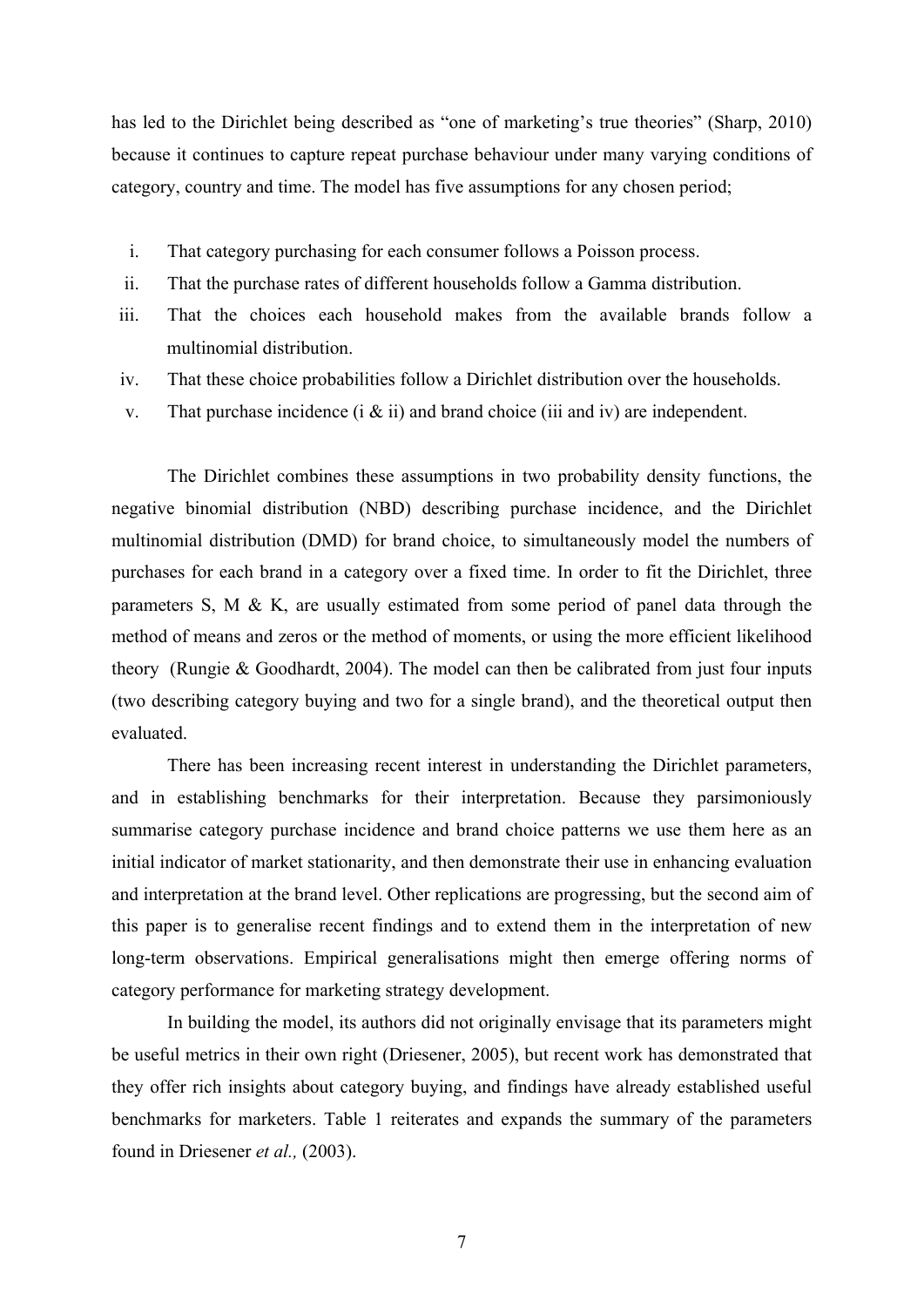### **Table 1: Dirichlet Parameter Descriptions & Definitions**

- **S** The S statistic describes the brand choice probabilities in the Dirichlet multinomial distribution (DMD). S reflects the extent to which people differ from each other in their propensities to buy each brand (Goodhardt, Ehrenberg & Chatfield, 1984). It is calculated from the sum of the brand *alphas* (the measure of the population's propensities to buy each brand in the category), where the higher the *alpha*, the more popular the brand. At one extreme, if S is very high the variance is near-zero, meaning everyone has a similar probability of buying brands X or Y, and switching is therefore "normal". In this case there are usually many brands in the category, and each is popular. If S is low, the polarity is at its maximum, meaning a proportion of buyers *always* buy brand X, while a proportion *never* do; this implies low switching, high levels of sole buyers and has led to the definition in Sharp, Wright & Goodhardt (2002) of subscription  $(S<0.2)$  and repertoire  $(S>0.6)$  markets. S has been described as the switching statistic, but it also encapsulates repertoire size, both of which are loyalty measures. In theory, S should not change with longer T, although Stern  $\&$ Hammond (2004) found that it does in practice.
- **M** The mean of the distribution of total household purchases of the category in the chosen period of analysis T. This increases with the length of T, given the increase in A (M=AK).
- **K** The equivalent of the *alpha* parameter of the gamma distribution, K describes the heterogeneity of category purchase rates across consumers. When K is low, households differ greatly in purchase rates, but when K is higher they differ less. According to Driesener, Rungie, Habel & Allsop (2003), K describes the attractiveness of the category, having a critical value of 1. When  $K > 1$  (for example in categories such as toothpaste or salt) it would be expected that given a long enough time period, and therefore a large enough A, every household will eventually purchase. When K< 1 (for example with ground coffee) it implies that a certain proportion of households have such a low propensity to purchase that they can be described as "hardcore non-users" (Morrison, 1969), although over long enough time periods some might eventually buy. K describes a characteristic of category buying that is not expected to change with time in a near-stationary situation.
- **A** The equivalent of the *beta* parameter of the gamma distribution (Driesener *et al*., 2003) controlling the scale of the purchase frequency distribution across households. It should increase linearly with the length of T since the same households make cumulatively more purchases in longer periods, but in stationary markets A should remain stable in equal time periods. Increases in category purchase rates (for example in an emerging product-class such as flexi-pack pet food) would lead to increasing A values in consecutive and equal periods.
- **B** The category penetration expressed as a percentage and defined as the proportion of the population buying the product-class at least once in a period. B increases with longer T, but not *pro-rata* since it reaches a ceiling of buyers in established categories, or 100%.
- **W** The average purchase frequency of the product-class per buyer of the product class in T. This too increases with longer T, but not *pro-rata*, and not as quickly as B.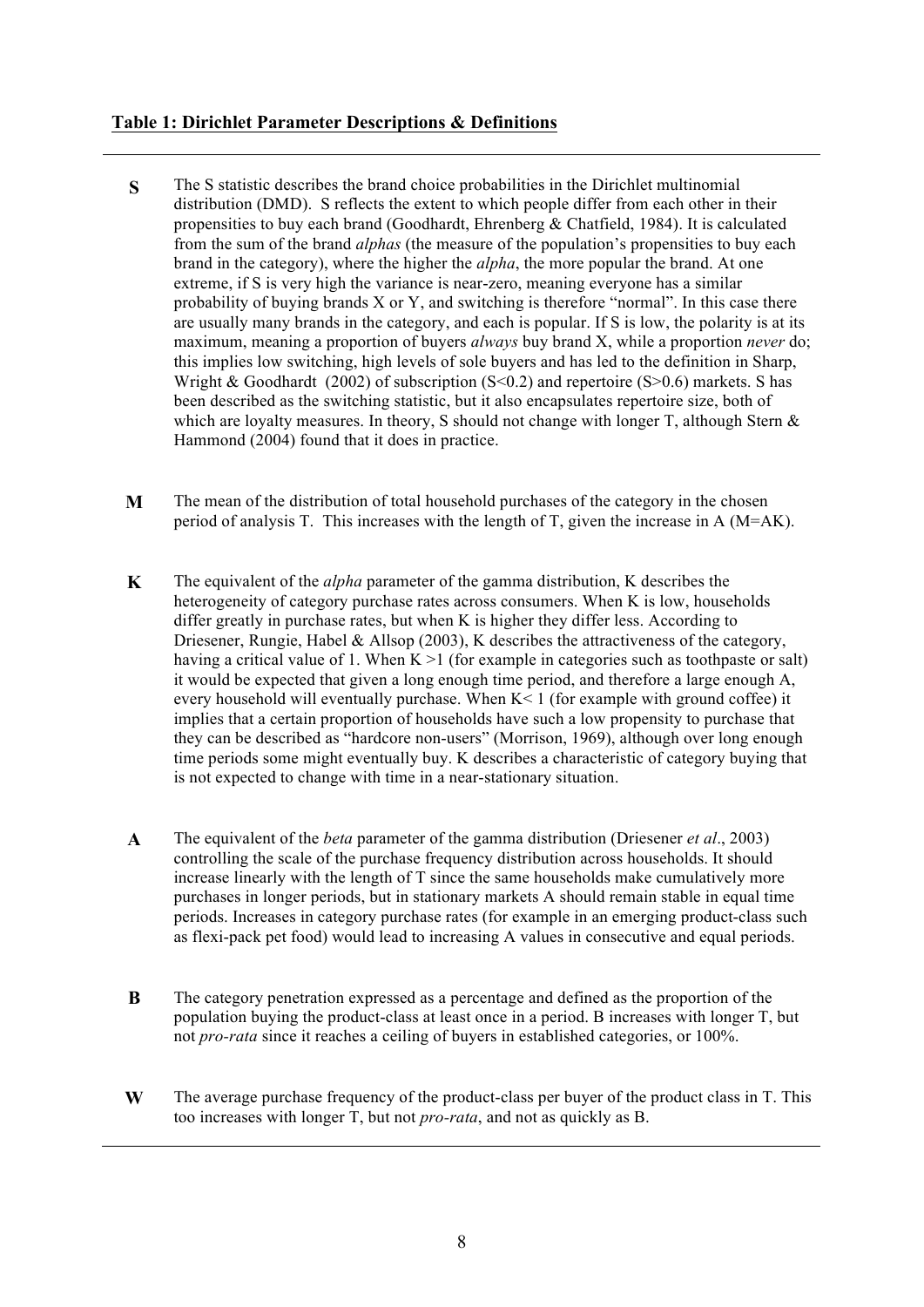# **Method and Data Description**

The research approach adopted in this study of evolving brand loyalty was inductive, the replication and extension of established empirical generalisations in Marketing Science. Results from such an approach are descriptive by nature, but build over time into explanatory theories that are strengthened when exceptions to established norms are observed. The required research design is therefore one of methodical, differentiated replication, in order to establish varied conditions under which a law-like relationship does or doesn't hold. An important feature of replication studies is that they do not rely on tests of statistical significance or best-fit for a single set of data (Ehrenberg, 1995). The criterion for judging an empirical generalisation is that it should fit, or approximately describe, a regular relationship between two or more variables in many different sets of data. As Barwise points out (1995), in this way it becomes useful as a benchmark for evaluating or understanding new or unfamiliar results, and for predicting outturns under similar conditions, so in conducting this research it was necessary to have access to not one, but to many different sets of data.

#### *Data description*

We used two separate data types both provided by *Kantar WorldPanel*. In our first replication we examined six consecutive annual summaries of UK shampoo category buying derived from standard household panel data. Household panels are recruited as a quota sample of the national population, and purchasing is reported in rolling two or three year runs. A proportion of respondents normally leaves the panel, but is replaced in order to maintain the quotas. This process creates two sources of error in any loyalty research. First, in studies of continuous, individual-level purchasing, panel defection can be confounded with brand defection. Recent increases in panel size have also introduced sample error in comparable aggregated measures. Second, loyalty studies are limited by report length.

In order to address these problems, a new panel was configured, consisting of only continuous respondents, amounting to nearly 4,000 UK households, reporting between 1999 and 2005 (six years). The panel is smaller than standard, but the important difference is that continuous repeat purchase analysis is possible at both brand and individual household level for a dramatically extended period. From the data, a range of marketing metrics was extracted for eighteen frequently purchased categories with widely varying purchasing characteristics.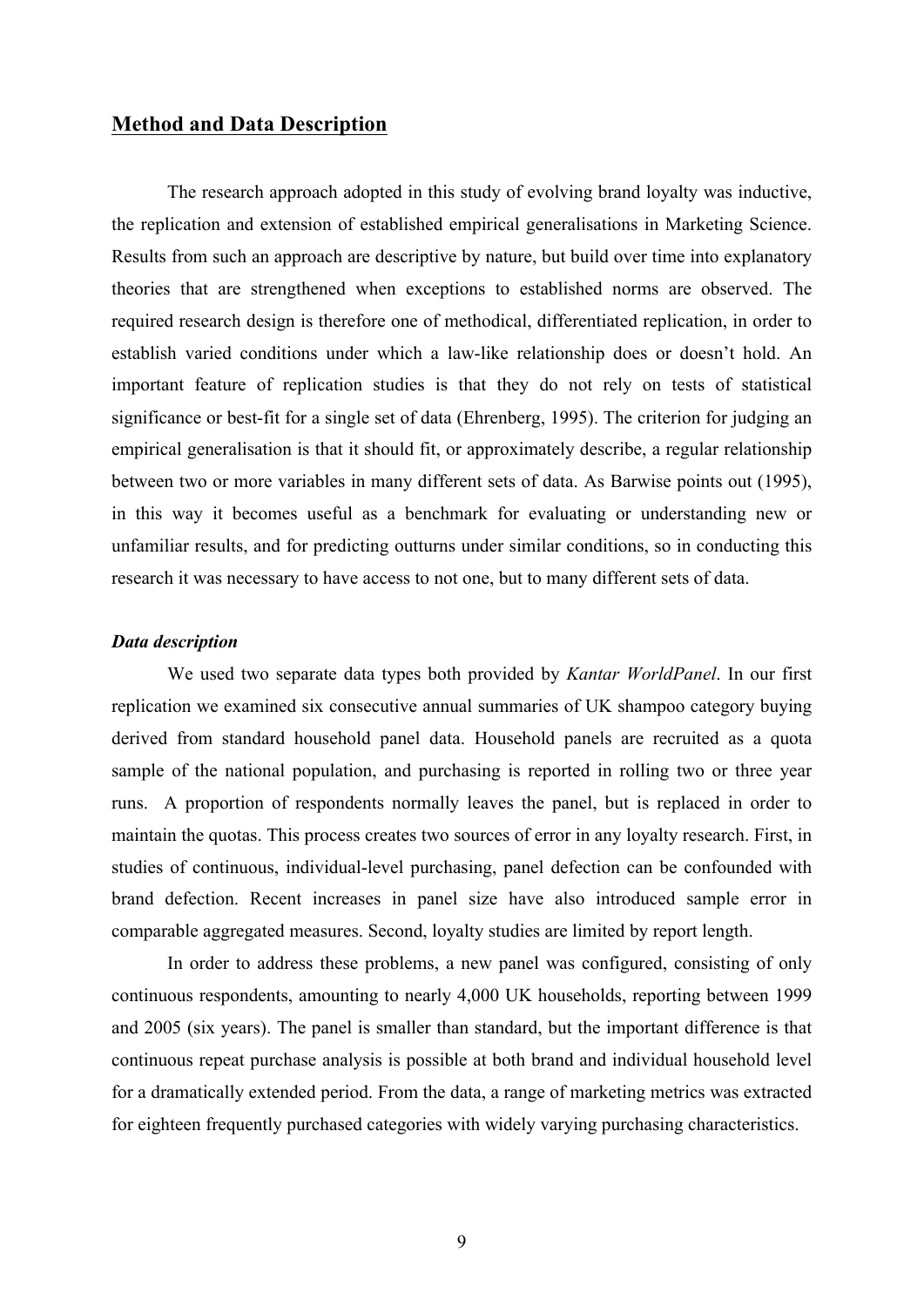#### *Methods*

We first replicated prior research by estimating and comparing the Dirichlet parameters in six sequential and equal periods of standard FMCG panel data in one category, before extending observations of category buying to the long-term continuous panel in periods of three different lengths, six months, one year and six years, and in18 categories. We then calibrated the model to assess fit to observed data, and in the following section we report the findings from these different analyses.

### **Findings**

We first obtained results from six consecutive annual periods of standard panel data. Table 2 gives the four Dirichlet parameters in each year, followed by category penetration (B), purchase frequency (W), and average repertoire size. On prior inspection of the data it was observed that no single brand held more than a 10% share in any year, and although there were fluctuations, no sustained share trend emerged. We therefore expected the parameters to capture these characteristics of intense competition and approximate stationarity.

|                    | 52 weeks ending: |       |       |      |      |      |                |
|--------------------|------------------|-------|-------|------|------|------|----------------|
| Dirichlet          | March            | March | March | Feb  | Feb  | Feb  | Average        |
| Parameters         | 2000             | 2001  | 2002  | 2003 | 2004 | 2005 |                |
|                    |                  |       |       |      |      |      |                |
| $\mathbf S$        | 2.9              | 2.6   | 2.7   | 3.0  | 2.7  | 2.8  | 2.8            |
| M                  | 2.5              | 2.4   | 2.6   | 2.7  | 2.8  | 2.8  | 2.6            |
| K                  | 0.67             | 0.66  | 0.68  | 0.64 | 0.68 | 0.67 | 0.67           |
| $\mathbf{A}$       | 3.7              | 3.6   | 3.8   | 4.2  | 4.1  | 4.1  | 3.9            |
|                    |                  |       |       |      |      |      |                |
| B                  | 65%              | 63%   | 66%   | 65%  | 67%  | 67%  | 65%            |
| W                  | 3.9              | 3.7   | 3.9   | 4.1  | 4.2  | 4.1  | $\overline{4}$ |
|                    |                  |       |       |      |      |      |                |
| Avg. brands bought | 2.1              | 2.1   | 2.1   | 2.1  | 2.2  | 2.2  | 2.1            |

**Table 2: Dirichlet parameters and descriptive statistics for 6 consecutive years of UK Shampoo category buying. Parameters in Full Annual Panel Data.**

*Data Source: Kantar WorldPanel*

From Table 2 we see approximately stable measures, fluctuating by a point or two each year around the marginal averages shown. The two category purchase incidence parameters (K and A) show that household shampoo buying habits look almost unchanging.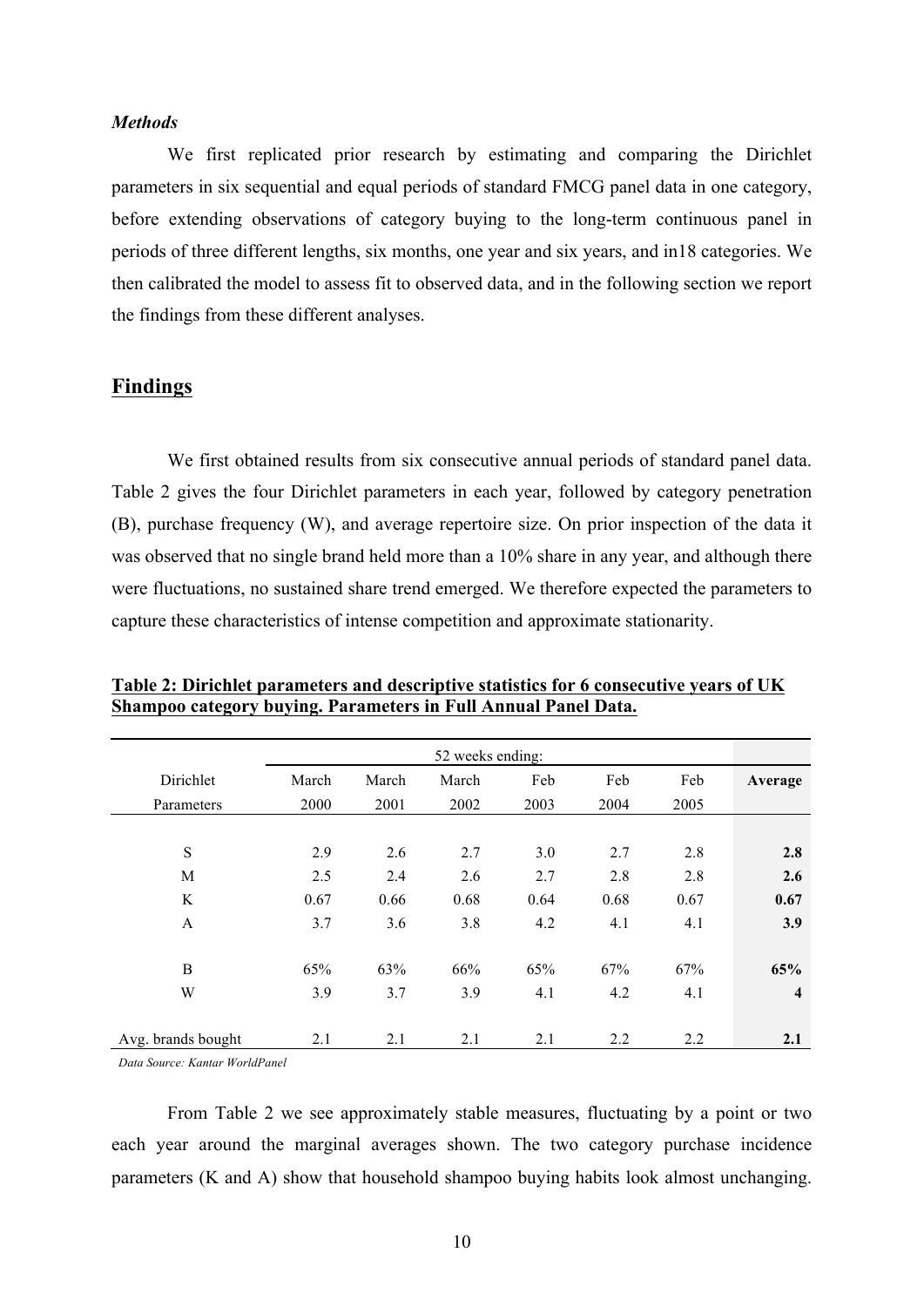This implies that no particular group of households is emerging as a heavier (or lighter) than expected buying segment, as would become evident given increases in customer equity for one brand or another if certain households began to increase purchase frequency around a new brand (or category) attribute. K here is almost in the mid-point of the range from 0 to 1.5 identified in Driesener *et al.,* (2003) but at < 1, there are clearly a number of households with such low purchase propensities that they will never buy in even the longest time frames, thus limiting cumulative penetration over years.

As to the distribution of brand choices, shampoo is clearly a repertoire market, with S values far greater than 0.6 (Sharp *et al.,* 2002), implying many popular brands and extensive switching between them. This confirms the expected effects of the low concentration of shares, which are seen in the average category purchase frequency (W) of four and the average number of brands bought (over two). In other words even a "favourite" brand is being bought less than half the time in any year, a normal pattern of polygamous loyalty in repertoire categories, but slightly above the average repertoire size of two established by Banelis (2008). Repertoire is an important measure of loyalty; fewer brands indicate higher loyalty, more brands imply greater competition. Extensive switching appears to be a category characteristic here, but the stable S indicates no strong brand or brand segment is emerging.

However, in comparing average values of the metrics in the two panel series it is apparent that the data is split in character between its two constituent panels. For example average category purchase frequency (W) in series one was 3.8, while in series 2 it was 4.1. Penetration (B) was 64% and then 66%. Parameter M, the mean of the NBD distribution was 2.5 but rose to 2.8 in series 2 (This increase would be expected since the higher penetration reduces the number of non-buyers in M). We concluded that these differences might even confound some trends apparently present, and consequently turned to the new continuous panel to further the study, first using the parameters to establish variances in habitual household buying between each category. This was important in order to ascertain the boundary conditions for any emerging generalisation of evolving brand loyalty effects.

#### *Dirichlet parameters in continuous data.*

Table 3 shows three descriptive measures of category buying, penetration (B), purchase frequency (W), and average household repertoire size (**#),** comparing them with the four Dirichlet parameters, and is ordered by category penetration. From this analysis a very wide variance in category purchasing styles became apparent. For example, almost every household bought wrapped bread almost every week, but only one in four households bought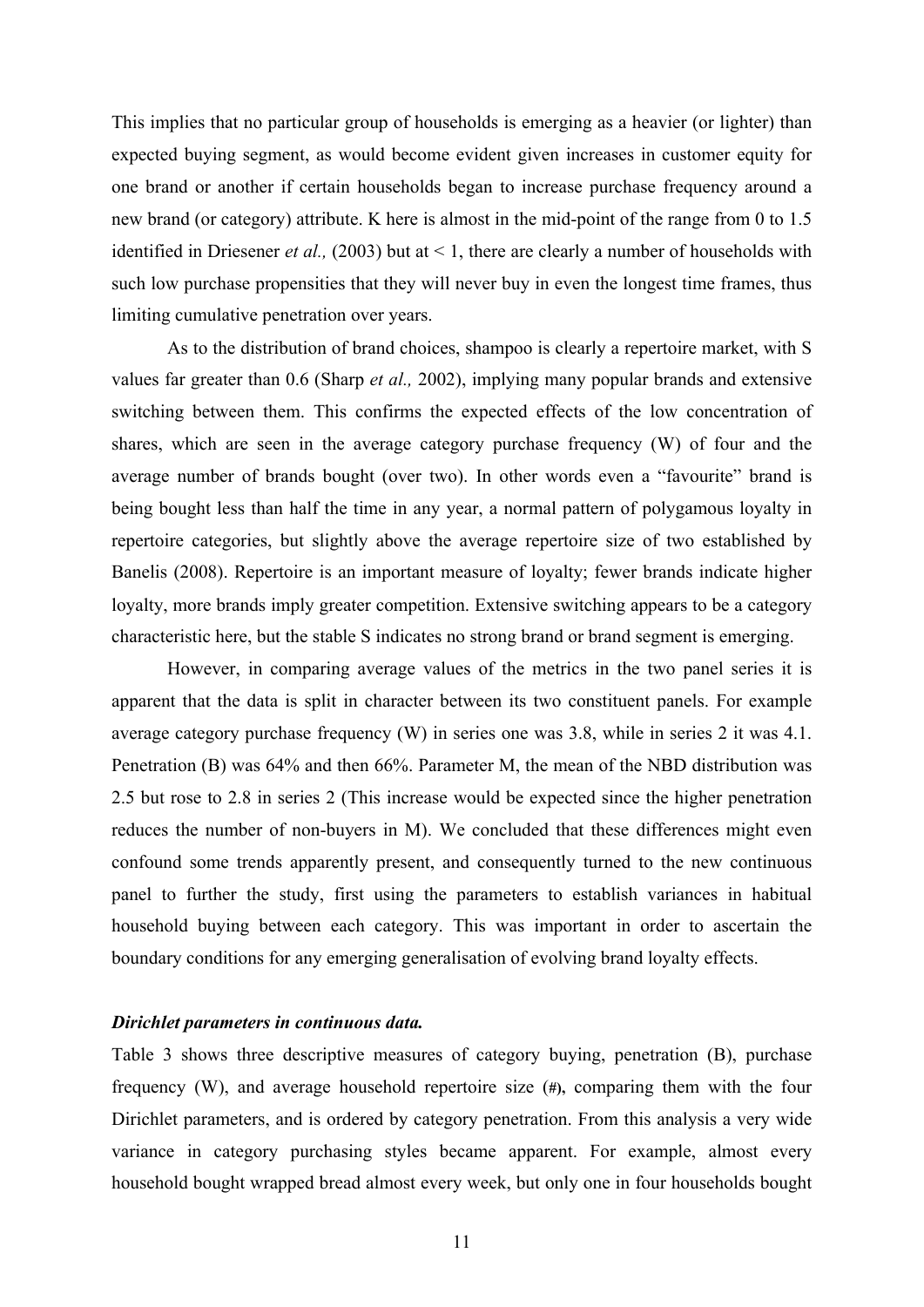ground coffee at all, and only once a quarter on average. Other extremes in the data included canned cat foods, bought over once a week but only by a few households, and hair conditioner, a very occasional purchase.

|                          | <b>Average Year</b> |                |     |     |      |                |     |  |  |
|--------------------------|---------------------|----------------|-----|-----|------|----------------|-----|--|--|
| Category                 | B                   | W              | S   | M   | K    | A              | #   |  |  |
|                          | $\frac{0}{0}$       |                |     |     |      |                |     |  |  |
| Wrapped Bread            | 99                  | 49             | 3.0 | 48  | 1.2  | 40             | 3.5 |  |  |
| Margarine                | 95                  | 16             | 1.4 | 15  | 1.1  | 14             | 2.6 |  |  |
| <b>Everyday Biscuits</b> | 90                  | 17             | 2.5 | 15  | 0.74 | 21             | 2.7 |  |  |
| <b>Instant Coffee</b>    | 87                  | 9              | 1.0 | 7.5 | 0.92 | 8              | 1.9 |  |  |
| Male Deodorant           | 85                  | 7              | 2.0 | 5.6 | 1.1  | 5              | 2.1 |  |  |
| Female Deodorant         | 85                  | 6              | 1.9 | 5.2 | 1.1  | 5              | 2.0 |  |  |
| Crackers                 | 84                  | 9              | 2.5 | 7.2 | 0.79 | 9              | 2.5 |  |  |
| Shampoo                  | 70                  | $\overline{4}$ | 2.1 | 2.9 | 0.77 | $\overline{4}$ | 1.7 |  |  |
| <b>Butter</b>            | 68                  | 12             | 1.1 | 8.1 | 0.35 | 23             | 2.0 |  |  |
| Toilet Soap              | 66                  | 4              | 1.2 | 2.3 | 0.80 | 3              | 1.6 |  |  |
| Still Water              | 61                  | 10             | 1.5 | 6.0 | 0.32 | 19             | 1.8 |  |  |
| Analgesics               | 61                  | 6              | 1.2 | 3.4 | 0.42 | 8              | 1.7 |  |  |
| Vitamins                 | 40                  | 4              | 0.8 | 1.7 | 0.25 | $\overline{7}$ | 1.4 |  |  |
| Hair Conditioner         | 39                  | 3              | 1.8 | 1.3 | 0.31 | $\overline{4}$ | 1.6 |  |  |
| Canned Cat Food          | 28                  | 56             | 8.4 | 16  | 0.06 | 262            | 3.4 |  |  |
| Ground Coffee            | 24                  | $\overline{4}$ | 1.0 | 1.1 | 0.12 | 9              | 1.5 |  |  |
| Canned Dog Food          | 22                  | 35             | 1.7 | 7.7 | 0.05 | 151            | 2.7 |  |  |
| Flexi Pack Cat Food      | 21                  | 47             | 1.9 | 10  | 0.05 | 221            | 2.6 |  |  |
|                          |                     |                |     |     |      |                |     |  |  |
| <b>Average</b>           | 62                  | 16             | 2.1 | 9.2 | 0.58 | 45             | 2.2 |  |  |

**Table 3: Average Annual Dirichlet Parameters & Descriptive Metrics in 18 Categories. Six-Year Continuous Panel Data**

*Data Source: Kantar WorldPanel. Data rounded. Table ordered by category penetration (B)*

Two questions now arose; could we confirm recently reported benchmarks for the Dirichlet parameters, and would they add new insight to the interpretation of category level buying? First we consider the S parameter. The mean annual value of S in Table 3 was 2.1, with a variance between 0.8 and 3. Since S was above 0.6 in every case, these categories could be described as repertoire (Sharp *et al.,* 2002), although there were three outliers. Vitamins had a low S at 0.8 and Wrapped Bread and Canned Cat Food had far higher than average values at 3 and 8.4. These latter categories had both the highest purchase frequencies in the table, and the highest repertoire size, while the reverse was true of Vitamins. A strong correlation was noted  $(r = 0.9)$  between purchase frequency and repertoire size, and replicating Bound (2009), between S and repertoire size  $(r = 0.7)$ . This confirmed the nature of polygamous loyalty and brand substitutability; the more chances to switch there are, the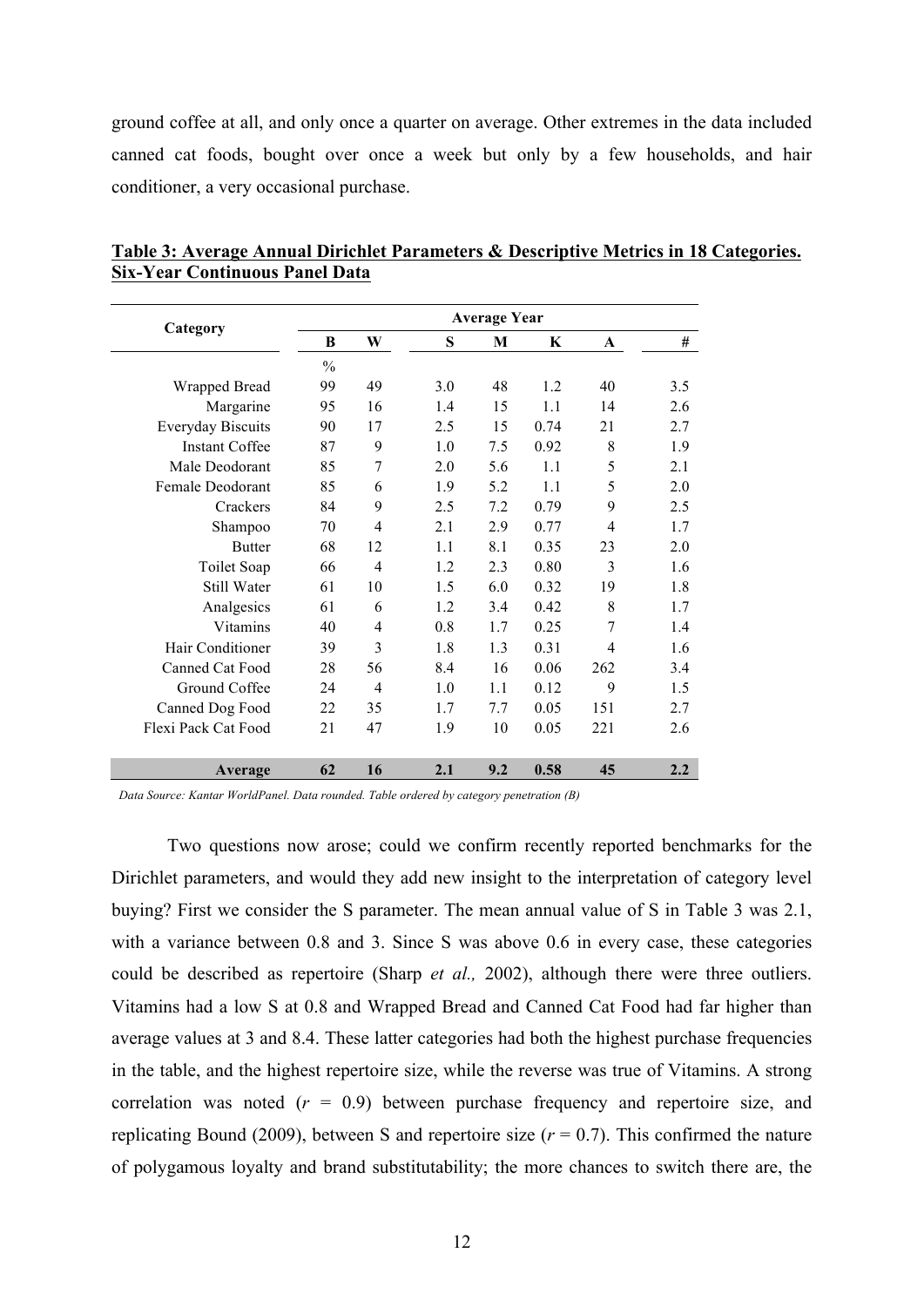more switching is likely to take place. S therefore emerged as a potentially useful benchmark, but what was its "normal" value?

The range for S in this table was far lower than in the meta-analysis reported in Driesener *et al.*, (2003), where S reached a mean of 6.5 in a wide array of categories from aviation fuels to breakfast cereals. However, that earlier table included five categories of prescription drugs with values of 20 or more, and a UK confectionery category with a value of nearly 40. Excluding these outliers, average S was 2.6, far closer to the mean in Table 3. So while >0.6 may be a cut-off for repertoire categories, "normal" polygamous loyalty can have a wide range of values. For most FMCG markets however, it seems to have a mean value of about 2.5 where average repertoires are about 2. Further replications would be useful here, to enable managers to benchmark the S-value of the category they operate in. As a measure of switching propensity, S is an indicator of competitive intensity and could be used to evaluate and compare category attractiveness for strategic purposes such as in planning brand acquisition or extension.

If S describes loyalty, K describes the differences between buyers in the category; the higher the value of K, the more similar the buyers are in their purchase propensities, and the more attractive the category is to them. Large numbers of non-buyers decrease the value of K. For example, in Table 3 we saw that the mean value of K was 0.58, lower than the mean of 1.1 reported in Driesener *et al.*, (2003). However, our smaller dataset contains three categories of pet food, each with extremely low K values. These reflect the 75% to 80% of UK households that are hardcore non-users of pet food, and for whom the category is obviously "unattractive". In addition, with values well below 0.1, these categories will clearly never reach a significantly larger population of buyers, even over decades. The data consequently support prior interpretations of K.

For the highest K values in the data, Deodorants, Wrapped Bread and Margarine (all over 1), it was easily conceivable that household penetrations might reach 100% with time. Indeed, bread was already at that level. The interpretation for these higher values was a far lower variance in purchase frequency from household to household and therefore less clearly defined segments of heavy and light buyers, and fewer non buyers (in fact, less than 15% of the population). Customer equity might therefore emerge strongly in these markets if existing category-buying propensities could be harnessed in favour of one particular brand, across already high penetrations. We concluded that our data replicated prior findings for K, observing both its range from 0 to 1.5, and its ability to discriminate between different household propensities of category purchasing.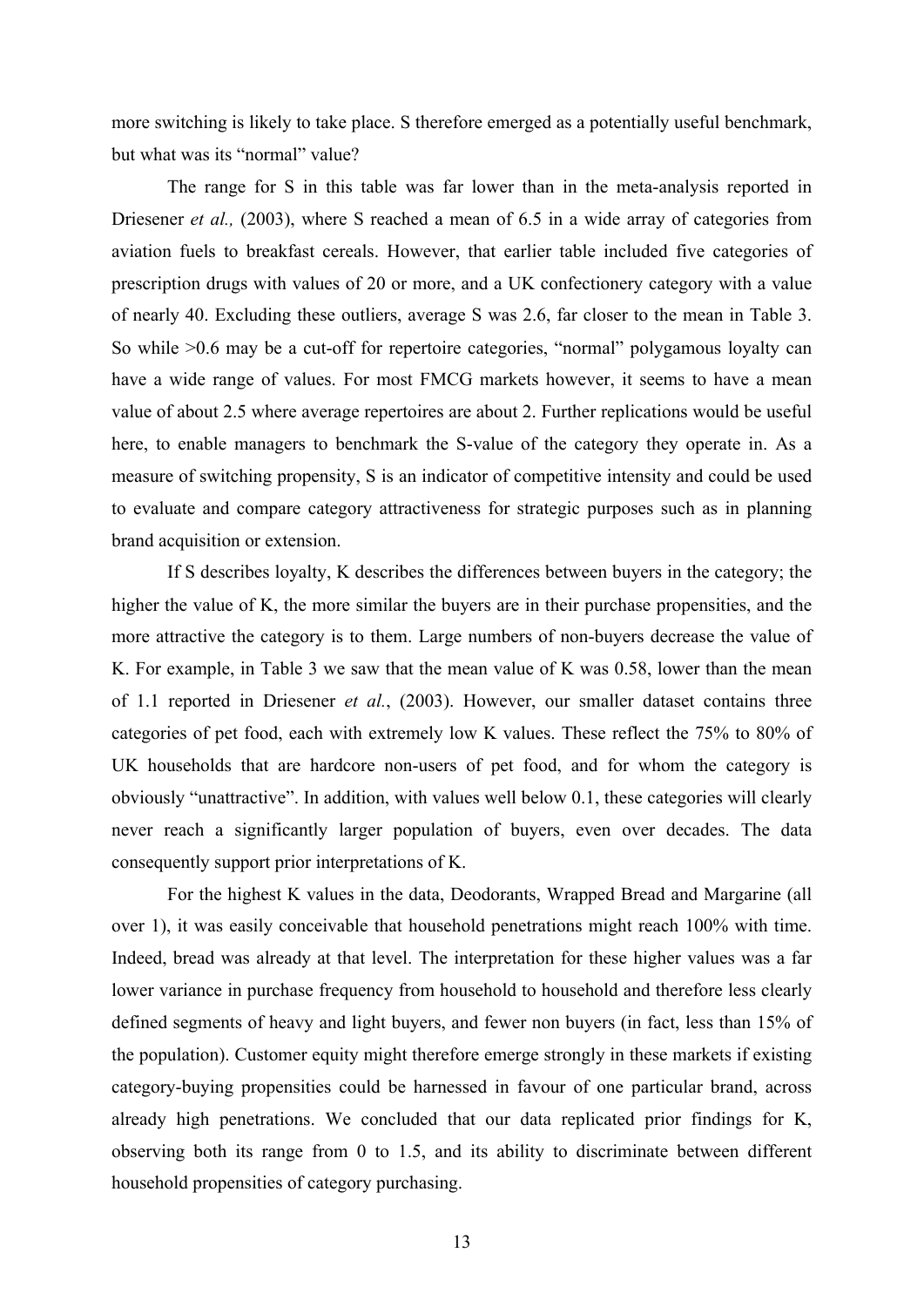Finally, for the A parameter we observed an extreme variance across the categories with annual values ranging from 3 to 262. The scale parameter controls the range of the gamma distribution of purchase rates. In three pet food categories, we saw very high Avalues coupled with very low K parameters and these are clearly outliers. On further investigation, the low K value is a function of the low category penetration defined by pet ownership previously alluded to, and the high purchase rates amongst buyers. The high Aparameters describe an extreme scale of distribution, but were found to be a function of prevalent multipack buying, since in this analysis petfood multipacks had been disaggregated to individual units, thereby greatly extending purchase weights. For Wrapped Bread, the gamma distribution was of a different shape (high K and average A), indicating less heterogeneous spread of purchase frequencies, and a more bell-shaped distribution. This implied lower numbers of both heavy and light buyers and less heterogeneity in purchase rates across the category. The A-parameter might therefore inform marketers about tactics: for large brands competing in low-A categories such as soap or crackers the objective may be to pioneer distinctive brand attributes that might increase the purchase frequency of most buyers. The high A and low K parameters in categories such as pet food suggest a small number of very heavy buyers, the marketer's ideal loyalty-building target. The innovation of flexi-pack pet food traded consumer convenience benefits against an increase in price, but while the pioneering cat and dog food brands exploited category buying characteristics to establish a strong market share they were swiftly imitated, and so the innovation attracted no sustained competitive advantage or long-run loyalty effects. It is clear to see this outcome, since the category parameters in Table 3 reflect higher than average household repertoires in the flexi-pack catfood category, with above average S values describing brand switching.

The three parameters were thus found to summarise repeat-buying well at the category level in a single period, and these replications strengthened interpretation of the benchmarks. We next turned to the investigation of emerging brand equity in continuous long-term analysis.

### *Indicators of approximate equilibrium*

Any evolution in parameter value between consecutive periods might indicate emerging loyalty effects (e.g. lower A, lower S, changes in K), and changes in market structure. Following the earlier analysis of stability, we next compared the average annual parameters from the continuous data and their mean absolute deviations over the six-year period (Table 4). Long-term category purchasing remained approximately stable. The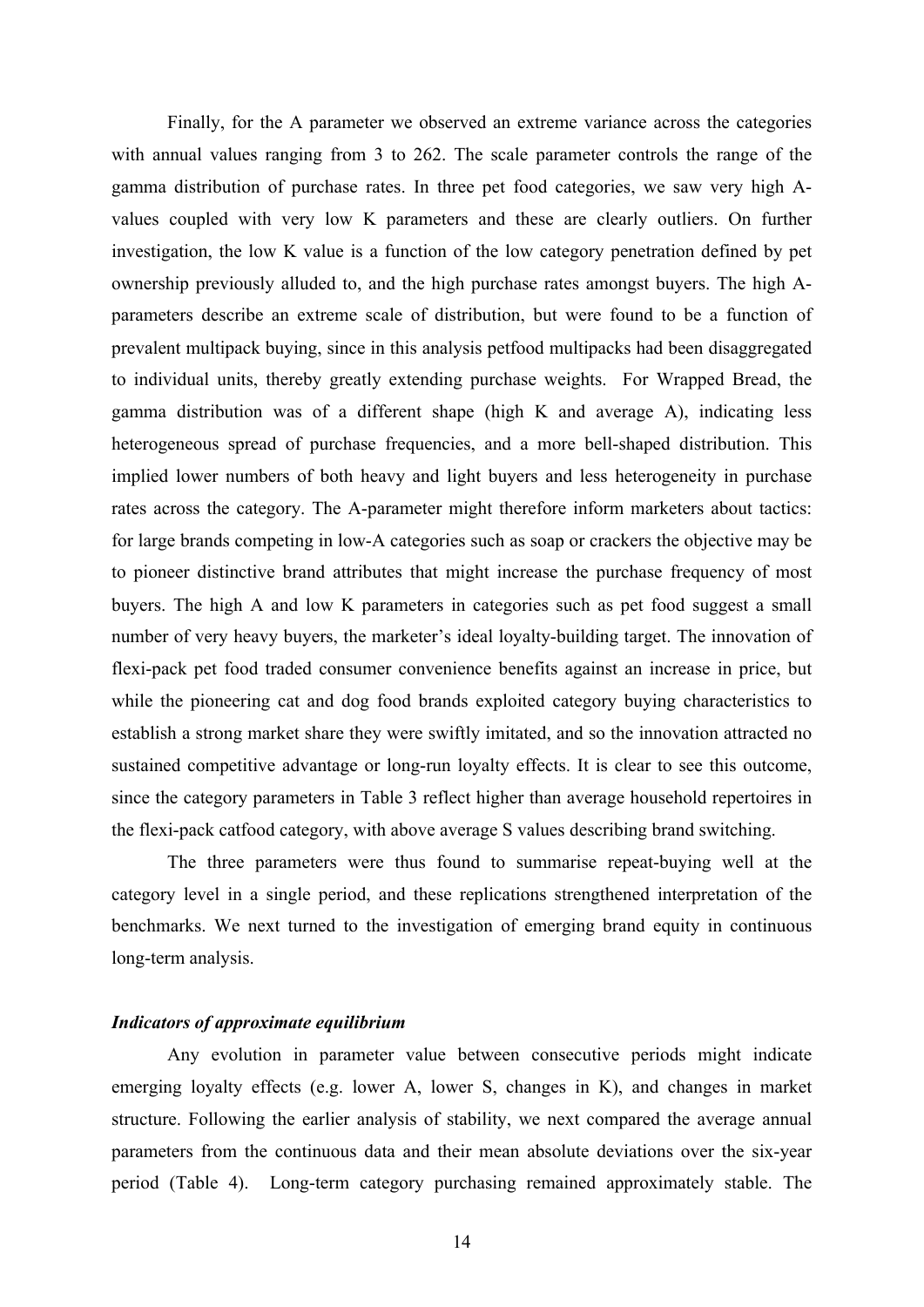biggest variance was seen in S, indicating that stable purchase incidence may have been distributed over a changing repertoire of brands, possible early evidence of emerging loyalty effects at the brand level. Inspection of individual category averages showed the main variance to be in just four datasets; canned & flexi pack cat food, canned dog food and wrapped bread. The greatest turbulence occurred in the cat food market, and was driven by the changes in pack format previously noted, where one brand gained eleven share points in the new category, but lost almost the same in the old one.

In consecutive periods of equal length and over long spans of data, it was concluded that the Dirichlet parameters identified approximately stable conditions well, supported the empirical findings in the long term analysis of Driesener *et al.,* (2011), and extended the theoretical assumptions of stationarity in Goodhardt *et al.,* (1984). This is important, because it confirms the empirical generalisations described in the model under a new condition of continuous and long-term competition.

|                    | Average | Mean<br>Absolute |  |  |
|--------------------|---------|------------------|--|--|
| Parameters         | Annual  |                  |  |  |
|                    | Value   | Deviation        |  |  |
|                    |         |                  |  |  |
| S                  | 2.1     | 0.3              |  |  |
| M                  | 9.2     | 0.5              |  |  |
| K                  | 0.58    | 0.01             |  |  |
| A                  | 45      | 2                |  |  |
| B(%)               | 62      | 1                |  |  |
| W                  | 16      | 0.4              |  |  |
| Avg. brands bought | 2.2     | 0.04             |  |  |
|                    |         |                  |  |  |

**Table 4: Stability in Annual Parameters** 

*Data Source: Kantar WorldPanel. Data rounded.*

Nevertheless, the changes observed in the S parameter independent of A & K suggested that stability in purchase incidence might be coupled with dynamics in brand choice that could only be identified in brand level analysis. The possibility still remained that "strong" brands might emerge with time and in order to examine this, continuous purchasing was next analysed cumulatively over longer periods, comparing parameters in six-month and single six year spans with the annual results already reported.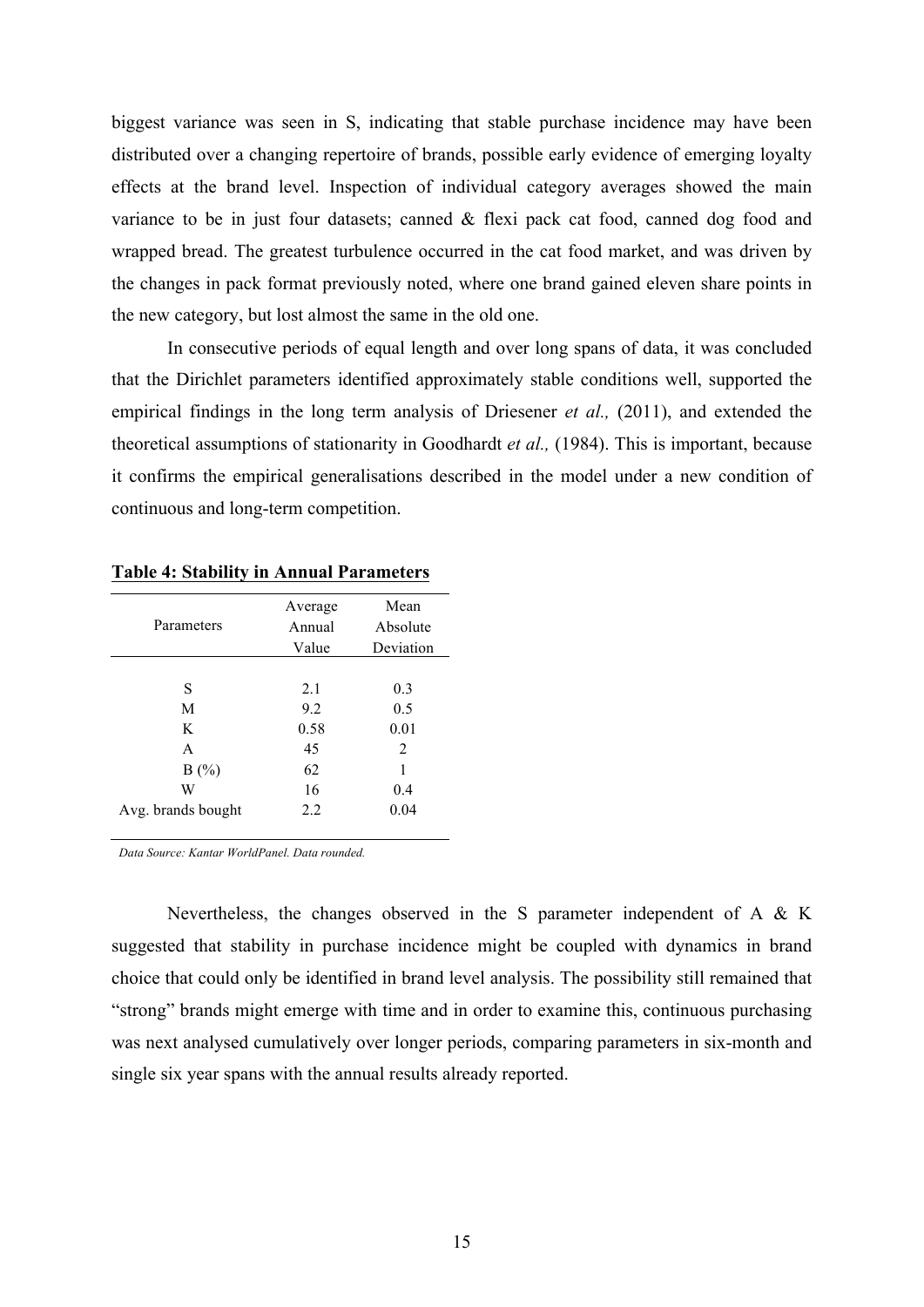#### *Long & Short Term Category Buying*

When comparing parameters in longer time periods, the literature suggested that S and K might remain invariant, with linear increases in A. In other words, household category purchase incidence is established quickly and latent brand choice probabilities in the market can be captured in their manifestation over a quarter or six months. The model should then capture stable market structure in consecutive and equal time periods, and in cumulative time periods through increases in A. There is evidence for this in observed close fitting Dirichlet output, and in reports of purchase incidence to new brands (Ehrenberg & Goodhardt 2000) that are rapidly established. What we found was rather different.

Between six months and a year (Table 5), there was indeed an almost linear growth in A, although this slowed in time to a four-fold increase between one and six years. The average value of K remained relatively stable between six months and a year, but over six years it increased by nearly a third. At the same time, the distribution of brand choices described in S changed considerably, growing by a third from six months to a year, and then more than doubling between one year and six years. In other words, the distributions of brand choice *and* purchase incidence all shifted in cumulative data, but changes in S were the most substantial. In order to interpret this change quickly, a glance at average household repertoire showed that it doubled in six years - loyalty declined dramatically. Far from building loyalty and retaining customers in the long term, brands appeared to have lost them in a switching free for all. Categories also continued to attract many more buyers over time, as average penetration grew by 60%. Could this be the result of the *"anything goes"* marketing policies Ehrenberg referred to, a cumulative breakdown of the known laws of marketing, or even perhaps evidence of the often-reported general decline in loyalty perennially discussed in the literature (e.g. Johnson, 1984; Kapferer, 2005; Driesener, 2011)?

In fact, such a decline in loyalty has already been reported. When Stern and Hammond (2004) examined long-term repeat buying in two categories, they found that it decreased sharply as the number of purchase occasions increased to around 15, but slowed between 15 and 60, stabilising at that point. Data in Table 5 replicate this rapid increase in switching. Changes to S over time were also observed in Goodhardt et al., (1984), but not explained. It now appears that in long periods, brands continue to enter household repertoires infrequently, leading to continued increases in switching. This is congruent with the cumulative growth in penetration observed here. As for K, this too would increase with a growing number of category buyers especially if they were exceptionally homogeneous in their purchasing; if new buyers were very occasional users, this would be the case.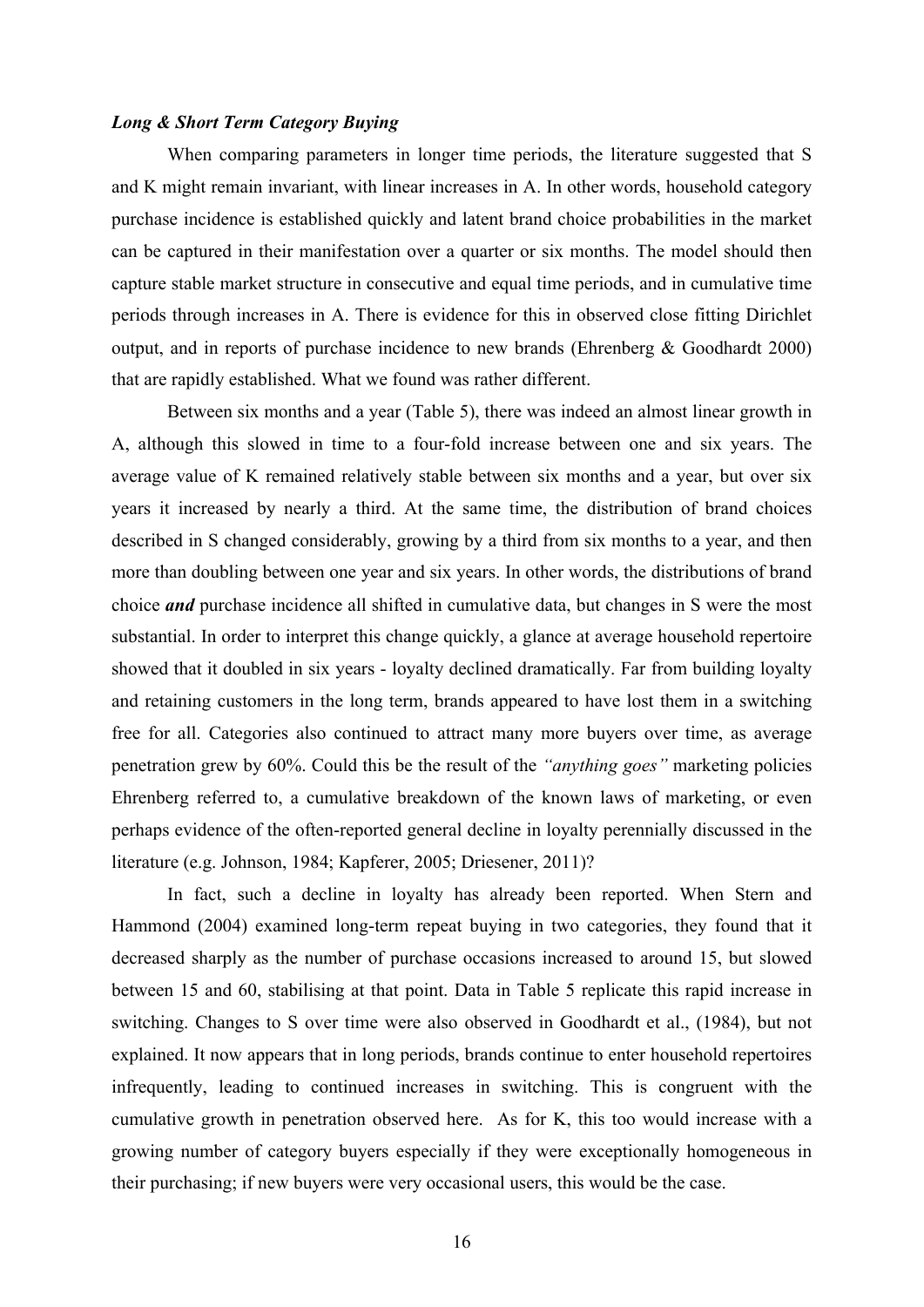The question is, do these new distributions support the established laws of marketing, or in the long term are some brands developing above average customer equity? To investigate this, the six-month and six-year fit of the Dirichlet to observed data were then compared.

|                          | <b>Average Six Months</b> |         |                |                | <b>Average Year</b> |                | <b>Six Years</b> |             |             |  |
|--------------------------|---------------------------|---------|----------------|----------------|---------------------|----------------|------------------|-------------|-------------|--|
| Category                 | S                         | $\bf K$ | $\mathbf{A}$   | ${\bf S}$      | K                   | $\mathbf A$    | S                | $\mathbf K$ | $\mathbf A$ |  |
|                          |                           |         |                |                |                     |                |                  |             |             |  |
| <b>Wrapped Bread</b>     | 2.2                       | 1.2     | 20             | 3              | 1.2                 | 40             | 9.2              | 1.2         | 243         |  |
| Margarine                | 1.1                       | 1.3     | 6              | 1.4            | 1.1                 | 14             | 3.2              | 1.1         | 83          |  |
| <b>Everyday Biscuits</b> | 1.9                       | 0.66    | 12             | 2.5            | 0.74                | 21             | 7.7              | 0.94        | 99          |  |
| <b>Instant Coffee</b>    | 0.86                      | 0.90    | $\overline{4}$ | 1              | 0.92                | $\,8\,$        | 2.4              | 1.1         | 43          |  |
| Male Deodorant           | 1.8                       | 0.91    | 3              | $\overline{2}$ | 1.04                | 5              | 3.7              | 1.4         | 23          |  |
| Female Deodorant         | 1.7                       | 0.93    | 3              | 1.9            | 1.06                | 5              | 2.8              | 2.5         | 13          |  |
| Crackers                 | 2.0                       | 0.68    | 5              | 2.5            | 0.79                | 9              | 5.4              | 1.0         | 43          |  |
| Shampoo                  | 1.9                       | 0.76    | $\overline{c}$ | 2.1            | 0.77                | $\overline{4}$ | 3.7              | 0.82        | 21          |  |
| <b>Butter</b>            | 0.89                      | 0.34    | 12             | 1.1            | 0.35                | 23             | 2.5              | 0.48        | 102         |  |
| Toilet Soap              | 1.0                       | 0.80    | 1              | 2.5            | 0.74                | 21             | 2.5              | 0.93        | 15          |  |
| Still Water              | 0.9                       | 0.14    | $\,8\,$        | 1.5            | 0.32                | 19             | 2.6              | 0.33        | 38          |  |
| Analgesics               | 1.0                       | 0.39    | $\overline{4}$ | 1.2            | 0.42                | 8              | 2.4              | 0.59        | 35          |  |
| Vitamins                 | 0.74                      | 0.22    | 4              | 0.85           | 0.25                | 7              | 1.4              | 0.40        | 25          |  |
| Hair Conditioner         | 1.5                       | 0.29    | $\overline{2}$ | 1.8            | 0.31                | $\overline{4}$ | 3.5              | 0.40        | 19          |  |
| Canned Cat Food          | 3.1                       | 0.06    | 132            | 8.4            | 0.06                | 262            | 24               | 0.08        | 1237        |  |
| Ground Coffee            | 0.78                      | 0.10    | 5              | 1.0            | 0.12                | 9              | 1.7              | 0.21        | 30          |  |
| Canned Dog Food          | 1.4                       | 0.05    | 82             | 1.7            | 0.05                | 151            | 2.8              | 0.08        | 553         |  |
| Flexi Pack Cat Food      | 1.5                       | 0.04    | 124            | 1.9            | 0.05                | 221            | 3.1              | 0.08        | 792         |  |
|                          |                           |         |                |                |                     |                |                  |             |             |  |
| Parameter Average        | 1.5                       | 0.54    | 24             | 2.1            | 0.58                | 45             | 4.7              | 0.76        | 190         |  |
|                          |                           |         |                |                |                     |                |                  |             |             |  |
| Average B %              |                           | 52      |                |                | 62                  |                |                  | 80          |             |  |
| <b>Average W</b>         |                           | 9.4     |                |                | 16                  |                |                  | 72          |             |  |
| Average #                |                           | 1.8     |                |                | 2.2                 |                |                  | 3.7         |             |  |

### **Table 5: Dirichlet Parameters in varying periods in 18 categories of continuous data.**

*Data Source: Kantar WorldPanel. Table ordered by mean annual category penetration (B). Data rounded.*

#### *Fitting the NBD-Dirichlet: an example*

Table 6 summarises the two fittings of the model, comparing observed (O) and theoretical (T) measures of penetration and purchase frequency in the shampoo category, as an example of the general picture observed. We note that market shares, although an input of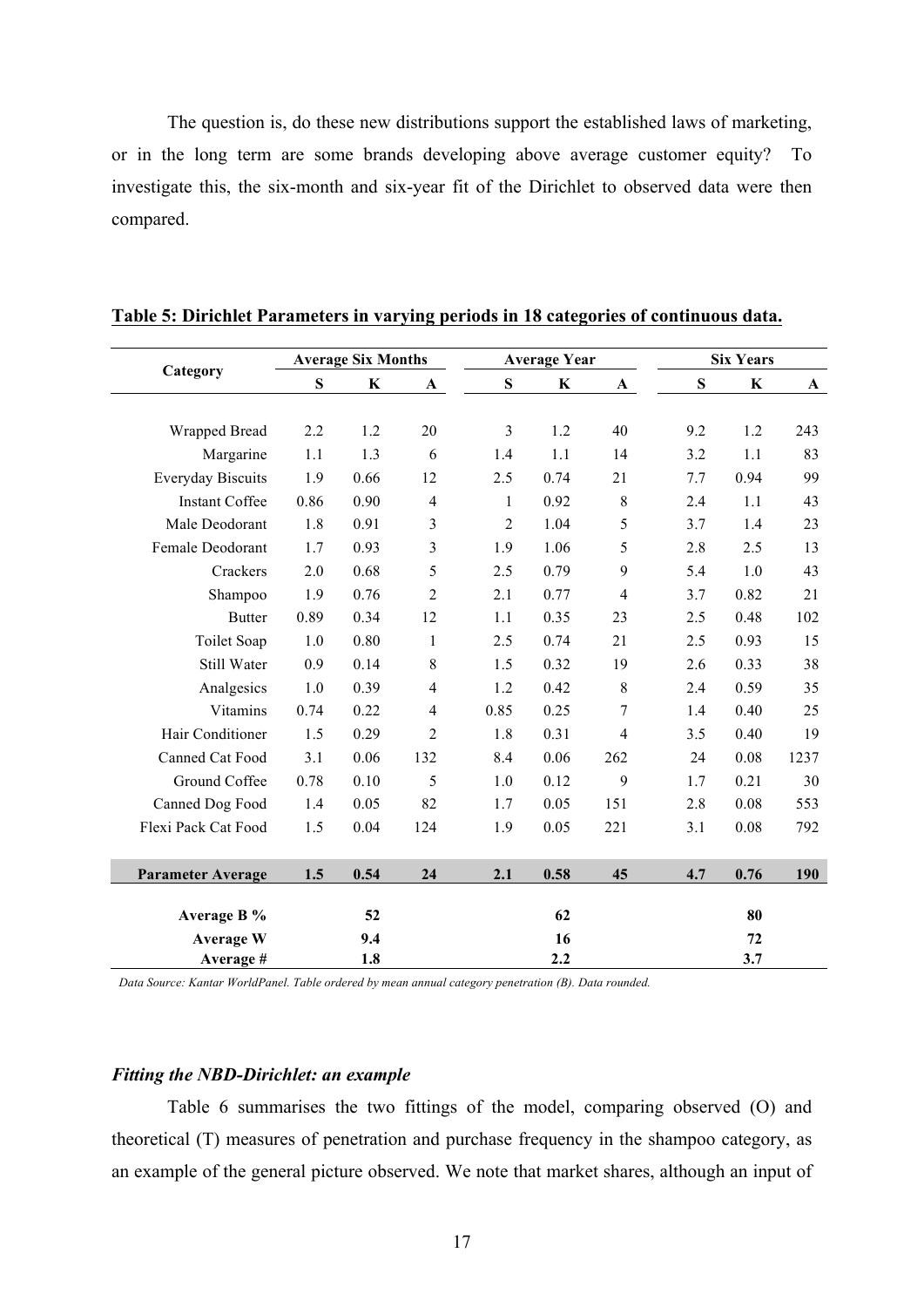the model, remained unchanged and category structure therefore remained in equilibrium. The parameters of category buying were seen to evolve considerably however; S nearly doubled (1.9 to 3.7), K shifted slightly (from 0.76 to 0.82) and A increased ten-fold. What effects did these changes exert on brand level purchasing and on the fit of the model?

Generally the fit was good for both datasets. In six months, correlations between O and T were high and mean absolute deviations low. The Double Jeopardy relationship seen in observed data was thus clearly captured in the model, as penetration declined with market share and purchase frequency remained close to the average for all brands except Pantene. Smaller brands suffered twice as expected, having fewer buyers, who bought those brands less often. It was however clear that the model had under-predicted purchase frequency for Pantene by about 10%, and slightly over-predicted its penetration.

|                        | Six Years               |                     |    |                       |      | Average of 12 Six Month Periods |                              |                         |                       |     |
|------------------------|-------------------------|---------------------|----|-----------------------|------|---------------------------------|------------------------------|-------------------------|-----------------------|-----|
| <b>Brands</b>          | Market<br>Share<br>$\%$ | Penetration<br>$\%$ |    | Purchase<br>per buyer |      | Market<br>Share<br>$\%$         | Penetration<br>$\frac{0}{0}$ |                         | Purchase<br>per buyer |     |
|                        |                         | $\Omega$            | T  | $\overline{O}$        | T    |                                 | $\Omega$                     | T                       | $\Omega$              | T   |
|                        | 100                     | 92                  |    | 18.6                  |      | 100                             | 55                           |                         | 2.6                   |     |
| Pantene                | 10                      | 35                  | 39 | 5.0                   | 4.4  | 10                              | 8                            | 9                       | 1.8                   | 1.6 |
| Head & Shoulders       | 9                       | 29                  | 35 | 5.1                   | 4.2  | 9                               | 8                            | 8                       | 1.6                   | 1.6 |
| L Oreal Elvive         | 6                       | 31                  | 28 | 3.5                   | 3.9  | 6                               | 6                            | 6                       | 1.5                   | 1.5 |
| <b>Herbal Essences</b> | 6                       | 27                  | 25 | 3.6                   | 3.9  | 6                               | 5                            | 5                       | 1.5                   | 1.5 |
| Organics               | 5                       | 24                  | 22 | 3.5                   | 3.8  | 5                               | $\overline{4}$               | 5                       | 1.6                   | 1.5 |
| Fructis                | 4                       | 21                  | 18 | 3.1                   | 3.6  | $\overline{4}$                  | $\overline{4}$               | $\overline{\mathbf{4}}$ | 1.5                   | 1.5 |
| Timotei                | 4                       | 20                  | 17 | 2.9                   | 3.6  | $\overline{4}$                  | $\overline{3}$               | 3                       | 1.5                   | 1.5 |
| Vosene                 | 3                       | 16                  | 13 | 3.0                   | 3.5  | 3                               | $\overline{3}$               | 3                       | 1.5                   | 1.5 |
| Wash & Go              | $\mathbf{1}$            | 9                   | 6  | 2.2                   | 3.3  | 1                               | 1                            | 1                       | 1.3                   | 1.5 |
| Other                  | 53                      | 84                  | 85 | 10.9                  | 10.8 | 53                              | 38                           | 37                      | 2.0                   | 2.0 |
| Average                | 10                      | 30                  | 29 | 4.3                   | 4.5  | 10                              | 8                            | 8                       | 1.6                   | 1.6 |
| <b>MAD</b>             |                         | 3                   |    | 0.5                   |      |                                 | $\boldsymbol{0}$             |                         | 0.1                   |     |
| Correlation            |                         | 0.99                |    |                       | 0.97 |                                 | 1.00                         |                         | 0.84                  |     |

**Table 6: A Comparison of observed and theoretical long & short term BPM's**

*Source: Kantar WorldPanel*

Over six years, the fit was also generally good, but the model again under-predicted purchase frequency and over-predicted penetration for the brand leader Pantene with a similar variance of around 10%, perhaps a systematic deviation related to the triple jeopardy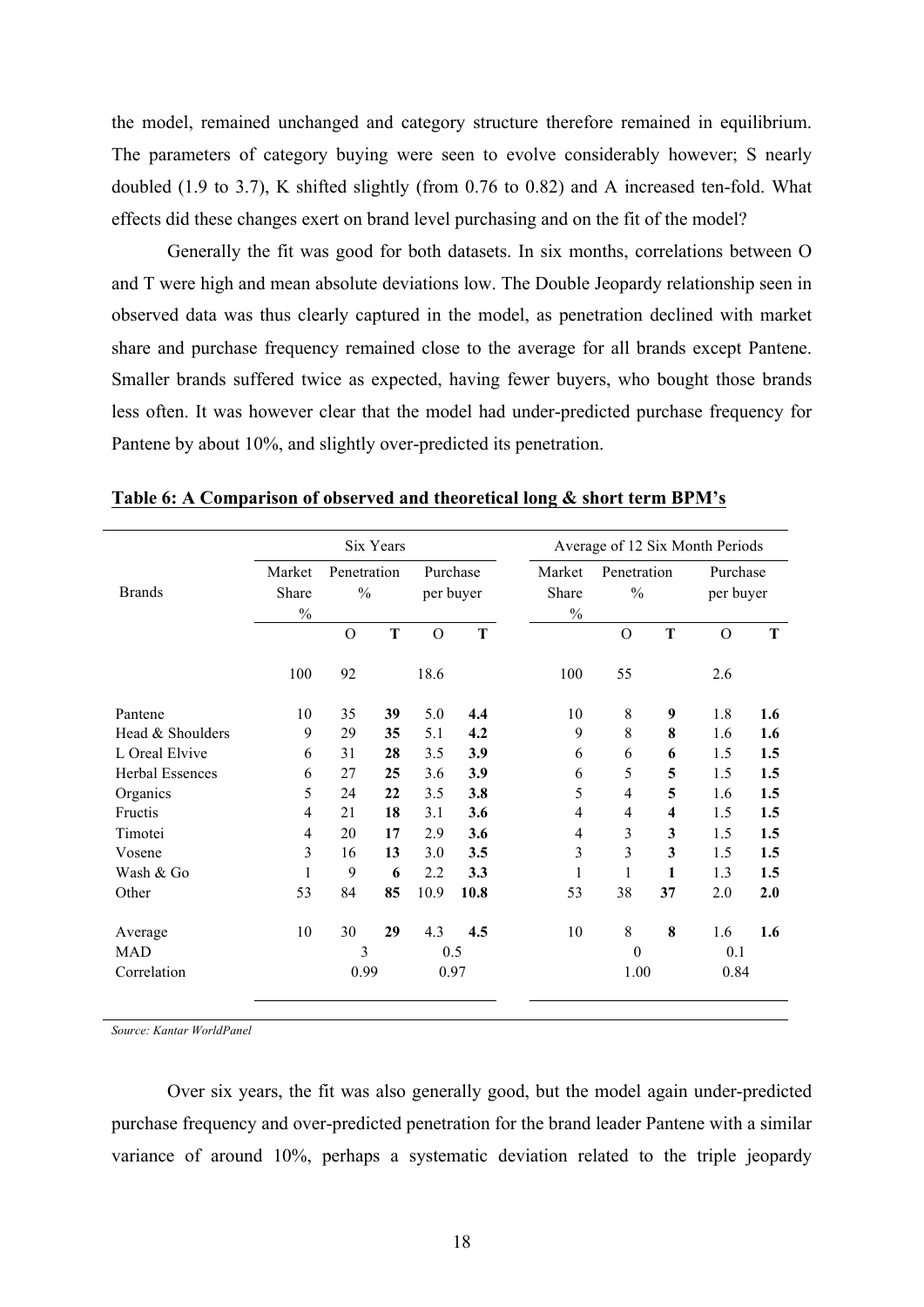phenomenon identified by Fader and Schmittlein (1993). Head & Shoulders emerged in the six-year data as a partitioned brand, although its fit was good to the six months dataset. In the long-term, its purchase frequency was far higher than its penetration suggested, yet this did not constitute exclusive segmentation since average purchase frequency for the brand remained at around 25% of average category usage.

In comparing the two periods, the normal Double Jeopardy relationship was approximately maintained, but the important additional point is that for Pantene and for the partitioned Head & Shoulders, *triple jeopardy* did not result in sustained brand share growth. It was simply a reflection of the steady way in which households continued to buy this category year after year. This leaves the two critical Dirichlet assumptions, stationarity and non-partitioning, largely inviolate in both datasets. Although the model did not quite describe the cumulative observed data, it was very close even over the many thousands of category purchases reported, suggesting the conclusion that loyalty is an effect and not the cause of market share even over the very long term.

### *Loyalty, and the changing shape of purchase distributions.*

All brand loyalty metrics decreased dramatically with time, as reflected in the category parameters. Share of Category Requirement for Pantene dropped from about two-thirds in a year to about a quarter in six years, smaller brands from around 50% to about 17%. At the same time, penetration increased for all brands, but not at the same rate. As a result of the law of natural monopoly (Ehrenberg, 1988), small brand penetrations grew proportionately faster (about five times) than big brands (about four times). What appears to happen cumulatively is that the increasing number of very light category buyers pick up the big brands before the smaller ones, adding to their penetration slowly, but constraining their growth in purchase frequency. Heavier category buyers can switch more frequently between the larger and smaller brands because they purchase more often, and this builds the smaller brand penetrations faster, but again, not their purchase frequencies since switches are individually infrequent. Average purchase frequency is after all only 2.6 in six months. The important finding here is that repertoires continue to expand over several years, so that for some households the full repertoire may not be captured even in annual panel data. We discuss the implications of this in the concluding sections of this paper.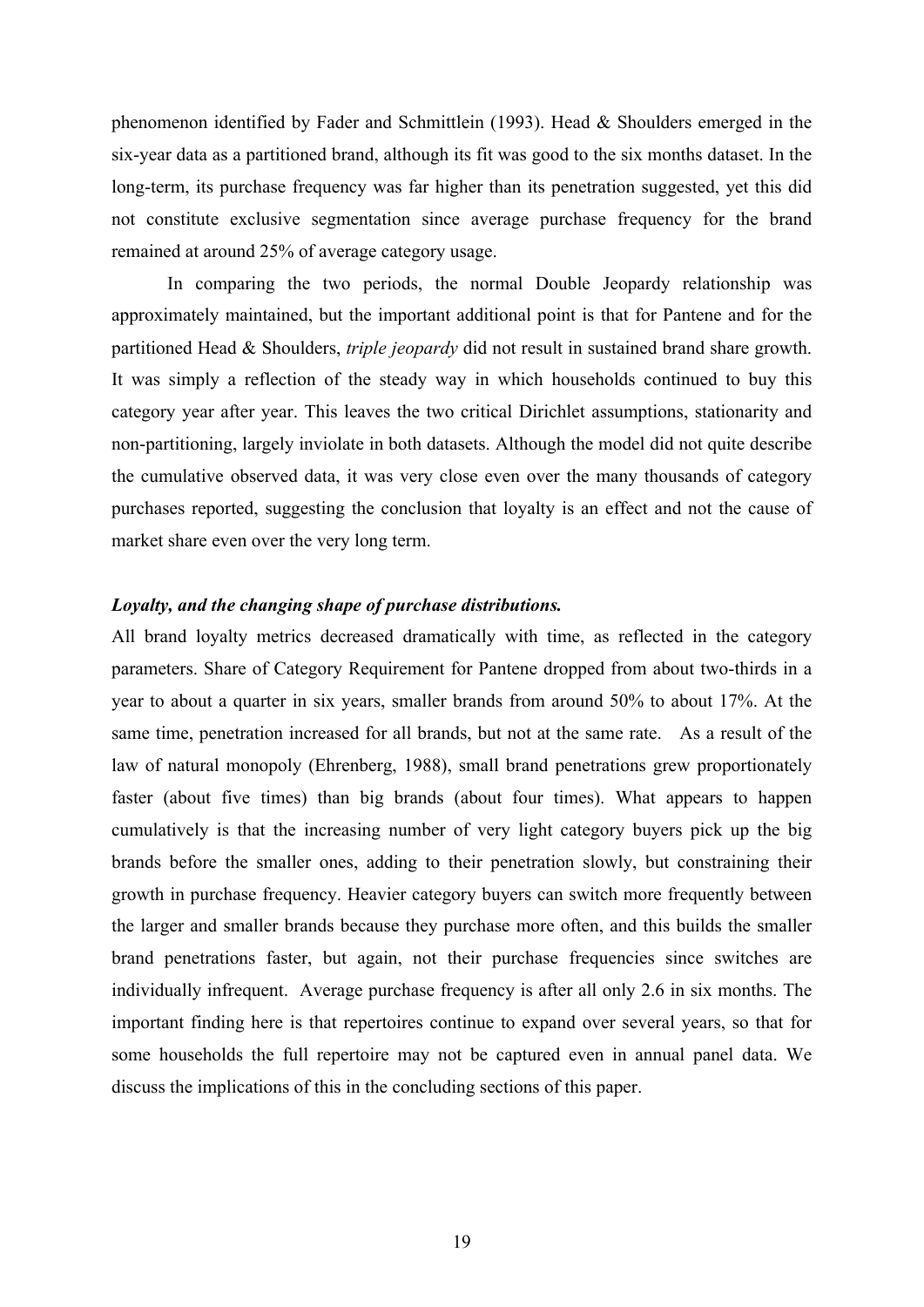### **Discussion**

This paper has extended work in establishing benchmarks for the Dirichlet parameters and demonstrated their use, investigating both stability in long-run category purchasing, and the cumulative effects of time on behavioural brand loyalty. The following empirical generalisations have been established, extended or confirmed through the replications conducted in this research:

- *The S parameter* is a potentially useful indicator of category competitiveness, since it reflects both repertoire size and switching. It stays approximately stationary from period to period. We confirmed findings in Bound (2009) that it is highly correlated with the average number of brands bought, and in Sharp *et al.,*(2002) that it distinguishes repertoire from subscription markets. We established that it varies greatly between categories, but appears to have an average annual value of around 2.5 in FMCG markets. Importantly, we extended the suggestion in Goodhardt *et al.* (1984) that S does not remain invariant, but increases with T. This has implications for our understanding of loyalty, and for the fit of the NBD-Dirichlet.
- *The K Parameter* indicates the extent to which household purchasing differs, and it too remains stable from period to period, and approximately stable between six months and a year in cumulative data. While K should theoretically remain unchanged with time, over six years it showed a marked increase in response to penetration growth. We extended earlier work in Driesener *et al.*, (2003; 2011) that K is a measure of category attractiveness, and confirmed that the established range from 0 to 1.5 appears to contain a useful benchmark for market potential in predicting high cumulative penetration levels for K values  $> 1$ .
- *The A parameter* remains stable from period to period and expands as expected in cumulative data, although not linearly, its rate of growth slowing over six years. In conjunction with K it has uses in benchmarking and identifying extremes of household purchase patterns with implications for strategy. For example, A was noted to fluctuate from period to period in the dynamic pet food categories, indicating growing or declining category penetration, an important context for brand tracking.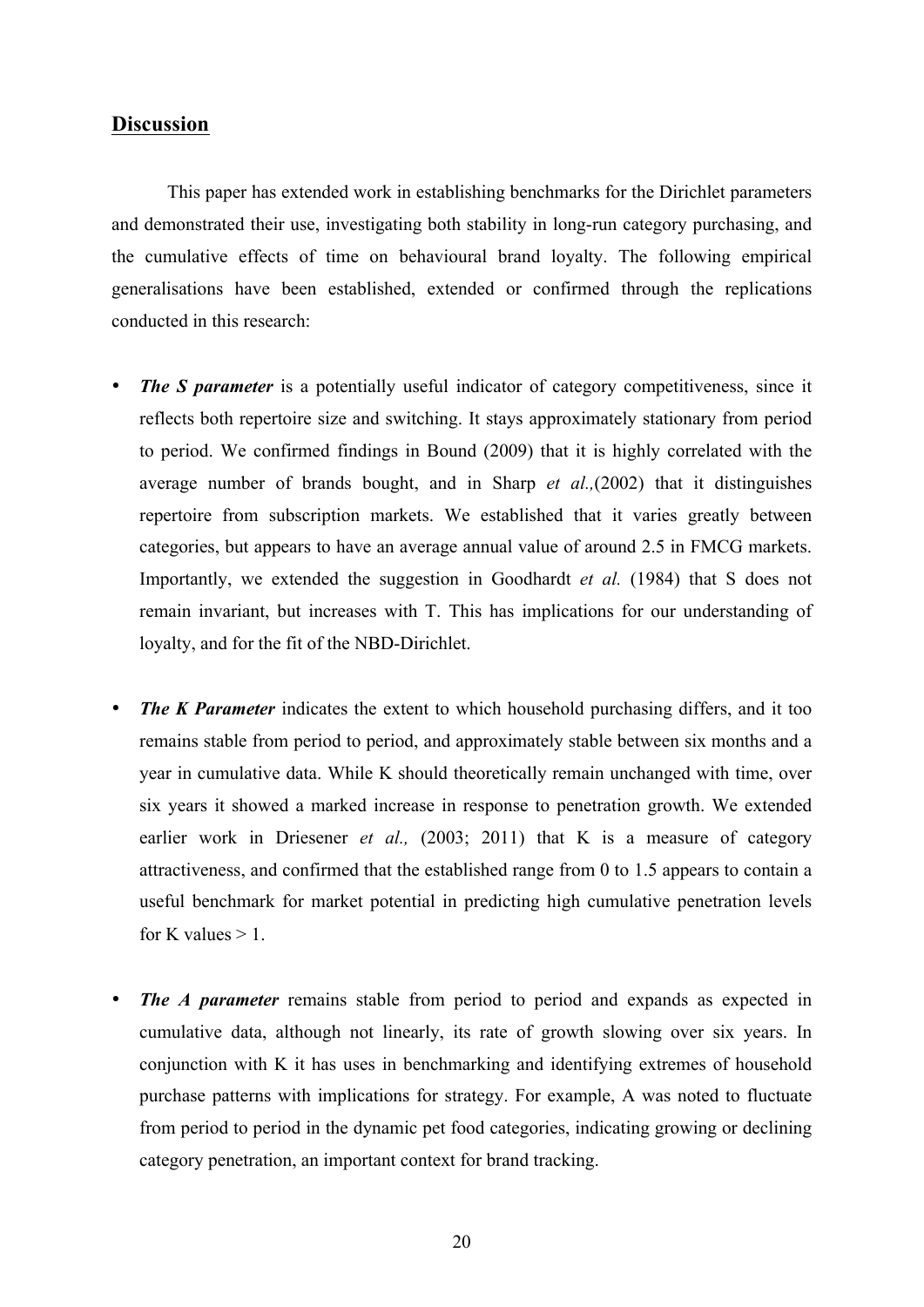- *Long-term near-stationarity* is an established empirical generalisation (Dekimpe & Hanssens, 1995; Srinivasan & Bass, 2000), but here we have extended that to at least twice the period previously reported. Since we now see that assumptions of stationarity and non-partitioning appear to hold over years rather than just quarters, this represents an important extension of established empirical generalisations of repeat buying and of Dirichlet theory. Since no brand or customer equity effects thus emerged in our dataset, loyalty, constrained by Double Jeopardy, must simply be an effect of market share and not its cause.
- *Declining Loyalty* Although purchase propensities appeared largely stable over periods of equal length, by increasing the length of observed time it was seen that brand loyalty metrics such as repertoire size, switching and share of category requirement, all decreased dramatically causing the continuous increase in observed S. As loyalty decreased, so both brand and category penetrations increased. Small brands gained customers faster than big brands, indicating that growth was a function of very occasional buyers coming slowly into the market, and the low brand loyalty of heavy category buyers. The rate and nature of customer acquisition constrained growth in purchase frequency. Against these changes, market shares remained largely stable between long term and short term, indicating that the changing shape of the purchasing distributions had no effect on market structure, confirming the absence of either brand or customer equity.

### **Limitations and Further Research**

There are a number of limitations with this long-term study. First, the findings relate solely to repertoire categories and not subscription markets. Second, while the dataset includes a large sample of brands representing a range of buying intensities, it only covers a small proportion of total household expenditure. Finally, the long-term panel was selected on a single variable, its continuity of reporting. As a sub-sample of the full *Kantar* panel it may not be quite representative of the UK population.

Further research is now required in more long-term panels, across a wider selection of categories to expand the technique and strengthen the empirical generalisations presented to date. The parameters appear to have uses in evaluating category attractiveness that would be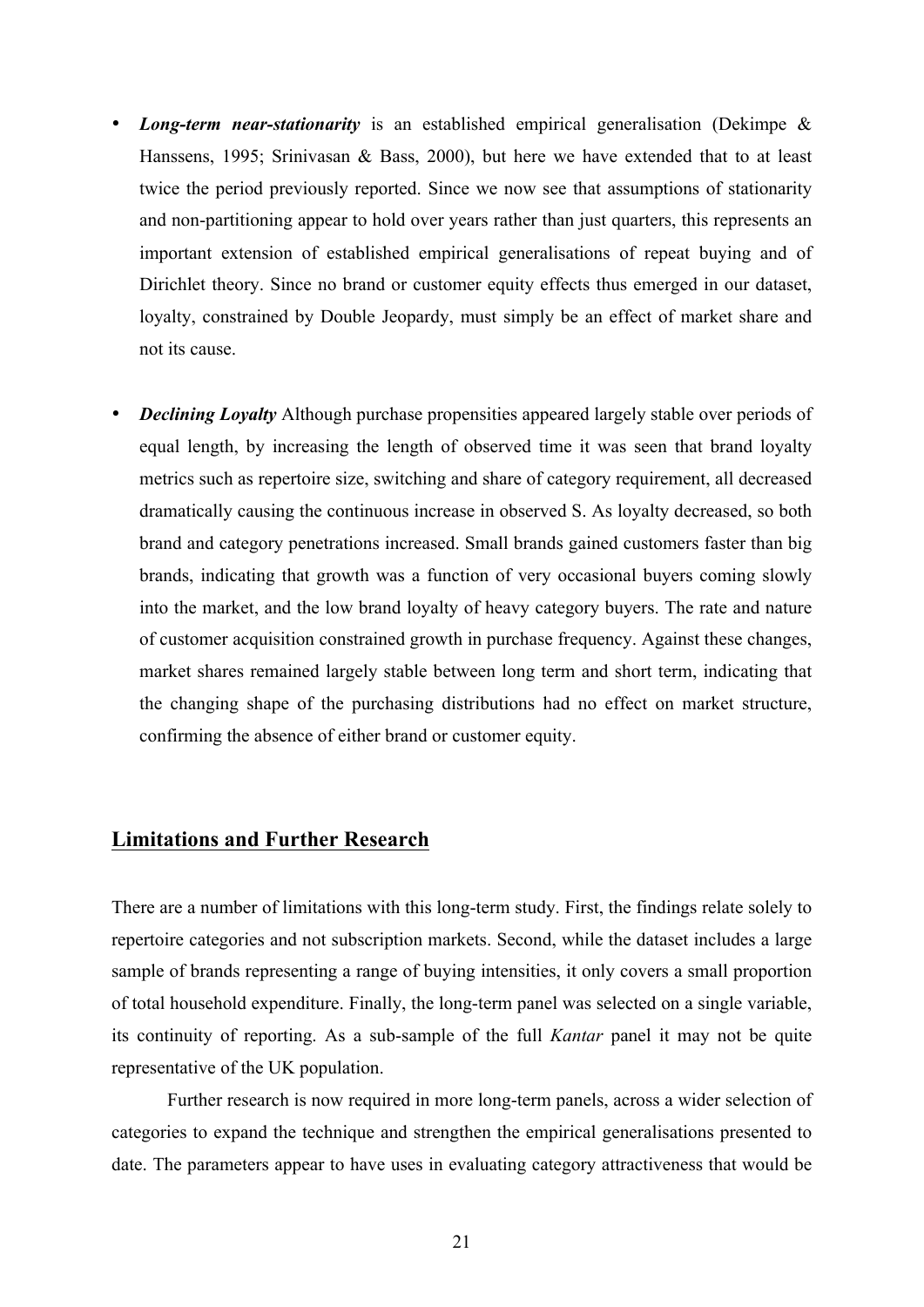relevant where firms are considering brand acquisition, extension or market entry strategies, and parameter benchmarks could now be strengthened with further replication studies. More research is also required into the evolution in the S parameter to assess its relationship with known deviations between observed and theoretical Dirichlet data, such as *"The Leaky Bucket"*, and the variance discrepancy (Ehrenberg, 1988; Ehrenberg et al., 2004) since it is clear that the latent choice probabilities in a population are not entirely captured in six months' of panel data. Further loyalty studies are also required, since there is still no sign of brand equity or of customer equity, either in short or long term panel data. We might have expected to see loyalty evolving over six years of continuous purchasing. Instead, even where brands were observed to have higher than expected purchase frequencies, no growth in market share resulted. The fact that we did not find growth from a better than average customer base is not a reason to call off the search. Empirical generalisations must always be falsifiable (Wright & Kearns, 1998) and customer equity is an intuitively powerful story.

### **Managerial Implications**

Implications from these findings affect brand growth, brand loyalty and the Dirichlet parameters. As to brand growth, despite the fact that it is an almost universal marketing objective, it is almost unattainable, since immutable competitive forces keep habitual buying propensities in equilibrium. A more realistic objective is brand share maintenance. This requires consistent effort to maintain penetration from period to period and, since category and brand penetrations grow slowly and cumulatively, by attracting the brand's share of new buyers. This mostly appears to be what happens, since shares and the relationships between penetration and purchase frequency remain stable over time.

As to the loss of loyalty, this is an undisputable empirical fact. Repeat-purchase is not time bounded; it is both cumulative and stochastic in that households keep buying a brand as part of a repertoire over years until their circumstances change, or they experience a terminal loss of satisfaction. Brand management imposes fixed time boundaries onto this process, and in such equal periods most performance metrics are stationary. However, we found no emerging loyalty-effects in unbounded data either. Cumulatively, buying behaviour became less, rather than more heterogeneous, as the distributions of purchases across households became less extreme for all brands. Two traditional marketing principles are thereby brought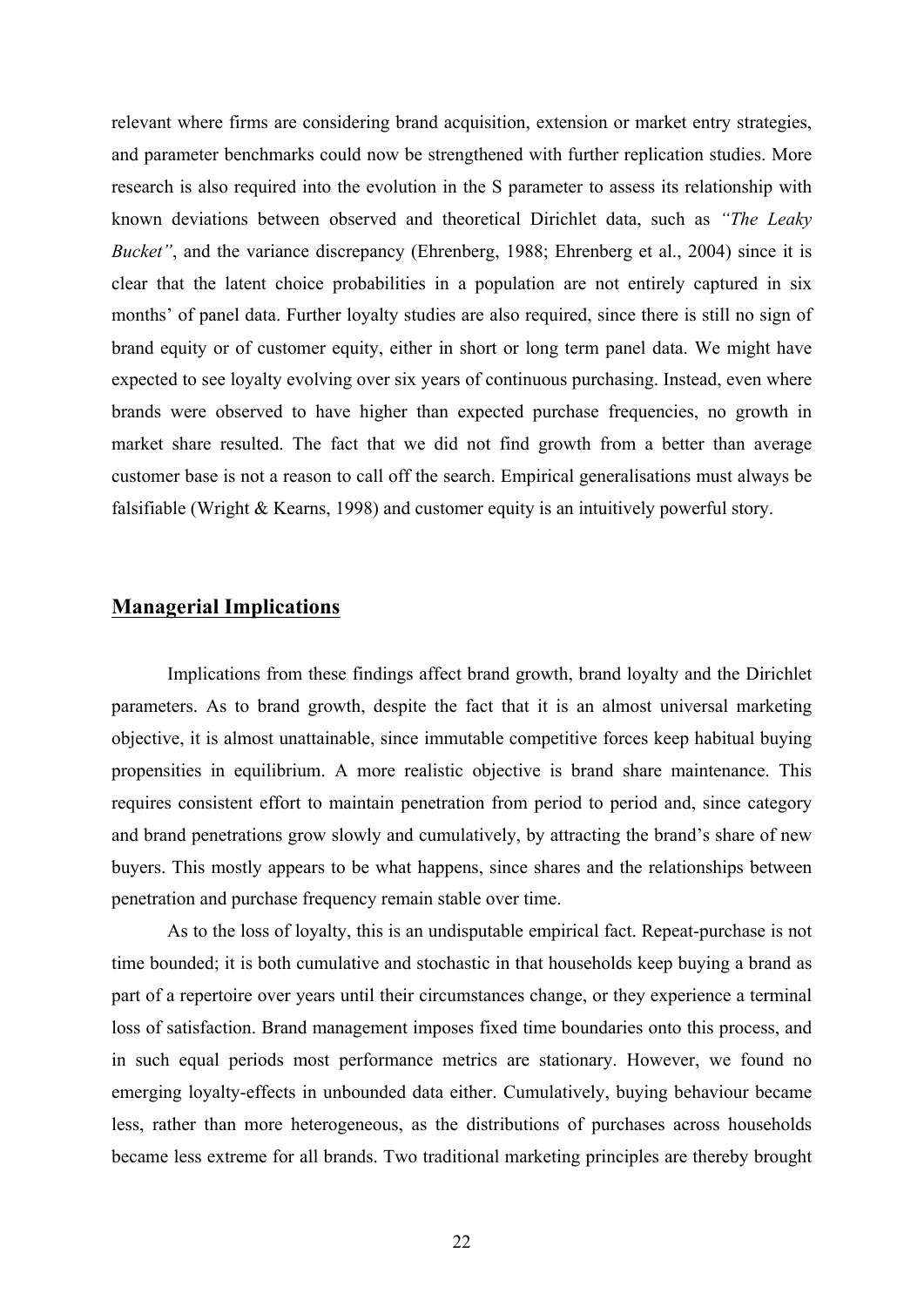into question; first, heavy category buyers are the least loyal, and therefore an unlikely lever for customer equity. Second, changing parameters imply that brand differentiation, however it is attempted, is unlikely to succeed, since all brands remain stubbornly substitutable.

Finally, these parameters can be calculated from panel data fairly easily, and have strong benchmarking potential. They summarise competitive category characteristics such as normal switching behaviour, category attractiveness and stationarity and therefore have many potential uses in evaluating strategic brand management decisions.

# **References**

Aaker, D. (2002). *Building strong brands*. London: Simon and Schuster.

Aaker, D., & McLoughlin, D. (2007). *Strategic market management*. Chichester: John Wiley.

Anschuetz, N. (2002). Why a brand's most valuable customer is the next one it adds. *Journal of Advertising Research*, *42*(1), 15-21.

Baldinger, A., Blair, E., & Echambi, R. (2002). Why brands grow, *Journal of Advertising Research*, *42*(1), 7-14.

Banelis, M (2008) Understanding Consumers' Repertoire Sizes. PhD Dissertation submitted at the Ehrenberg Bass Institute of Marketing Science, University of South Australia.

Barwise, P. (1995) Good Empirical Generalisations. *Marketing Science.* 14, 3, 2 of 2.

Bhattacharya, C.B. (1997), Is your brand's loyalty too much, too little or just right? Explaining deviations from the Dirichlet norm. *International Journal of Research in Marketing,* 14 421-43

Bennett, D., & Graham, C. (2010) Is loyalty driving growth for the brand in front? A twopurchase analysis of car category dynamics in Thailand. *Journal of Strategic Marketing*, **18**, 7, 573-585.

Bound, John (2009) The S-Parameter in the Dirichlet-NBD model; A simple interpretation. *The Journal of Empirical Generalisations in Marketing Science*. 12 (3) 1-7

Day, G (2002) Marketing and the CEO's Growth Imperative. (accessed July  $20^{th}$  2011) Available at:

http://marketing.wharton.upenn.edu/documents/research/Marketing\_and\_the\_ceo\_growth\_im perative.pdf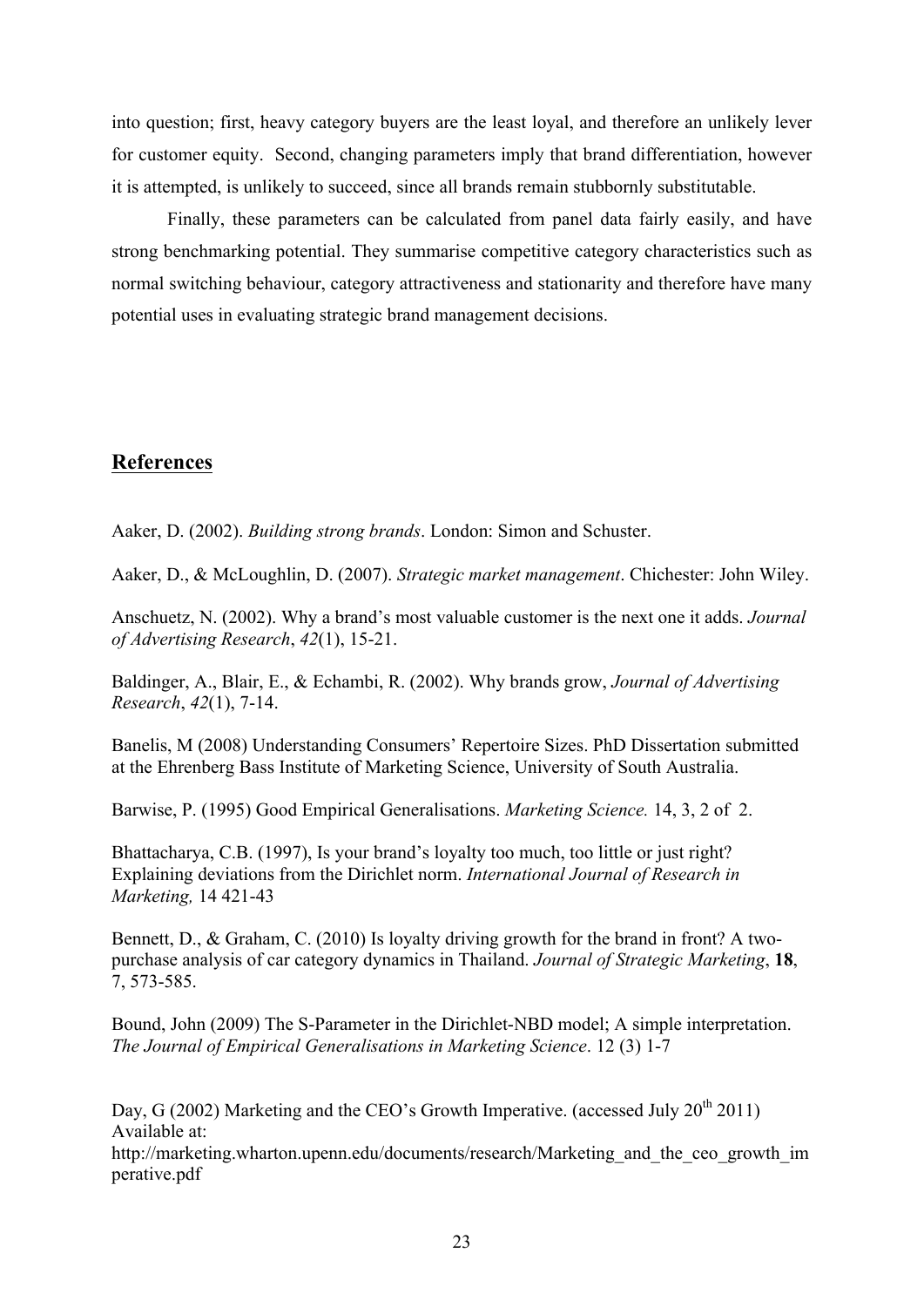Dekimpe, M. & Hanssens (1995) The Persistence of Marketing Effects on Sales. *Marketing Science.* 14. 1. 1-21.

Dowling, G (2004) *The Art & Science of Marketing,* Oxford: Oxford University Press

Doyle, P and Stern, P. (2006), *Marketing Management and Strategy*.<sup>4th</sup> ed. Harlow: Prentice Hall

Driesener, C., (2005) Empirical Generalisations in the Parameter Values of the NBD-Dirichlet Model. PhD Dissertation submitted at the Ehrenberg Bass Institute of Marketing Science, University of South Australia

Driesener, C. and Meyer-Warden, L., (2011). *Has Brand Loyalty Declined? A Longitudinal Analysis.* Proceedings of the 40<sup>th</sup> European Marketing Academy Conference, 2011, Ljubliana, Slovenia.

Driesener, C., Rungie, C., Habel, C., and Allsop, J. (2003) The Three Legs of Dirichlet Tables. Proceedings of the Australian and New Zealand Marketing Academy Conference, 2003. Adelaide, South Australia.

East, R., Hammond & Gendall (2006) Fact & Fallacy in Retention Marketing. *Journal of Marketing Management*, 22, 5-23.

Ehrenberg, A. (1988). *Repeat buying*, (2<sup>nd</sup> ed.). London: Charles Griffin.

Ehrenberg, A. (1995). Empirical generalisations, theory and method. *Marketing Science*, *14*(3), 2 of 2, G20-28.

Ehrenberg, A. S. C. (2001). "Marketing: Romantic or Realist? Setting unrealistic goals gives marketing a bad rap." *Marketing Research*, 13(2), 40-42.

Ehrenberg A., Barnard N., & Scriven J. (1997). Differentiation or salience. *Journal of Advertising Research, 37*(6), 7-14.

Ehrenberg, A., & Goodhardt, G. (1970). A model of multibrand buying. *Journal of Marketing Research, 7*(1), 77-84.

Ehrenberg, A., Goodhardt, G., & Barwise, P. (1990). Double jeopardy revisited, *Journal of Marketing, 54*(3), 82-91.

Ehrenberg, A., Hammond, K., & Goodhardt G. (1994). The after-effects of price related consumer promotions. *Journal of Advertising Research*, *34*(4), 11-21.

Ehrenberg, A. S. C., Uncles, M., Carrie, D., and Scriven, J. (2000). *Armed to the Teeth - An Exercise in Understanding Buyer Behaviour - Part A and Answers to Part A.* South Bank University, London.

Ehrenberg, A., Uncles, M., & Goodhardt, G. (2004). Understanding brand performance measures: using Dirichlet benchmarks, *Journal of Business Research, 57*, 1307-1325.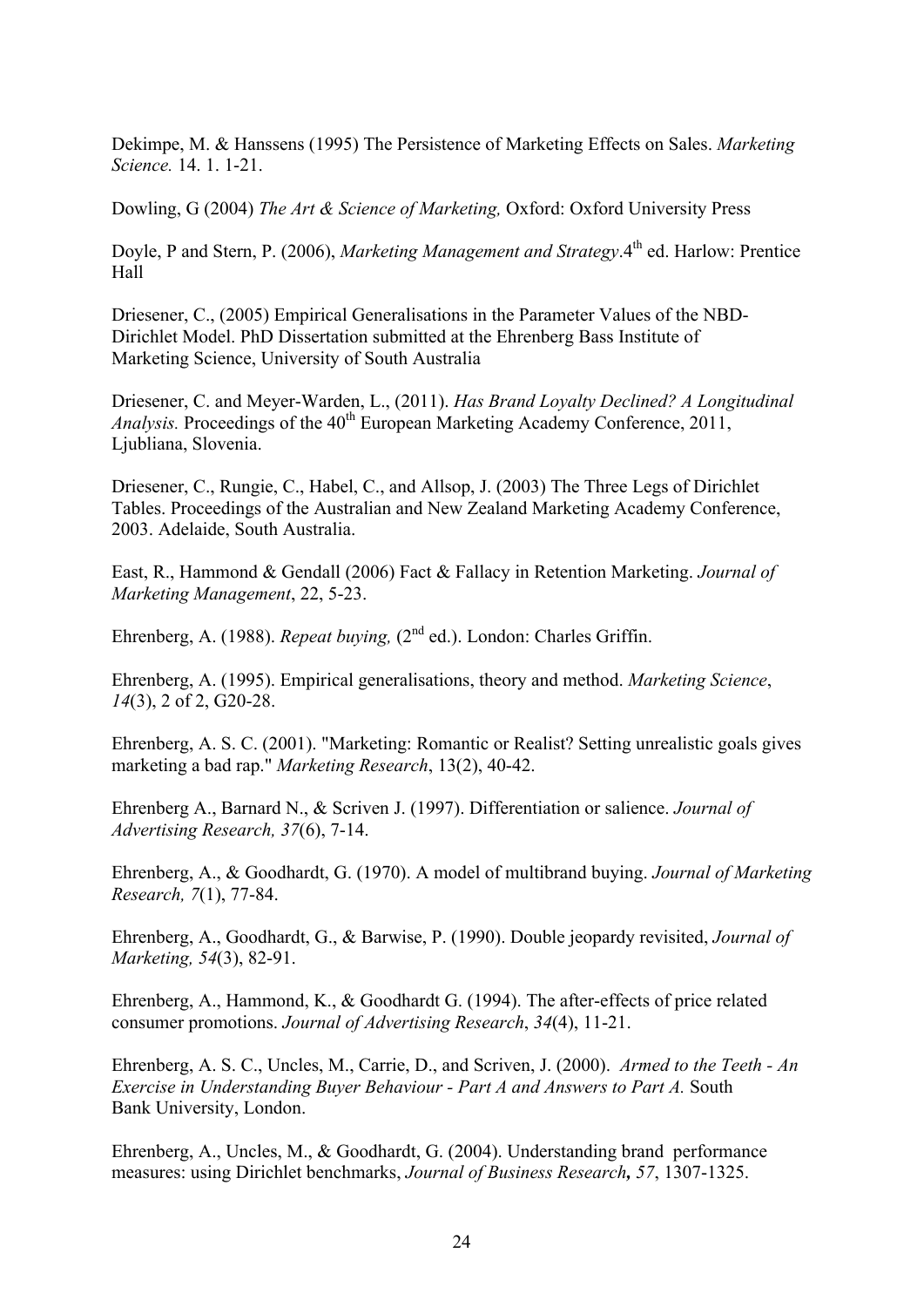Fader, P., & Schmittlein, D. (1993). "Triple jeopardy: excess behavioral loyalty experienced by high-share brands," *Journal of Marketing Research, 30*(4), 478-493.

Golder, Peter (2000) Historical Method in Marketing Research with New Evidence on Long-Term Market Share Stability. *Journal of Marketing Research*. 37. (May). 156-172

Goodhardt, G., Ehrenberg, A., and Chatfield, C. (1984). The Dirichlet: a comprehensive model of buying behaviour. *Journal of the Statistical Society,* **A**, *147*, 621-655.

Graham, CDA (2009) What's the Point of Marketing Anyway? New Findings on the Prevalence, Temporal Extent and Implications of Long-Term Market Share Equilibrium.*Journal of Marketing Management,* **25**, 9-10, p867-874.

Johnson, T., (1984) The myth of declining brand loyalty. *Journal of Advertising Research.* **24**, 1, p.9-17.

Jung, S., Gruca, T. & Lopo, R (2010) Excess Loyalty in CPG Markets: A Comprehensive Examination, *Journal of Empirical Generalisations in Marketing Science*, Vol 13, 1.

Kapferer, J.N., (2005) The roots of brand loyalty decline. An international comparison. *IVEY Business Journal Online*, March/April. 1-6.

Kennedy, R., & Ehrenberg, A. (2001). There is *no* brand segmentation. *Marketing Research*, **13**(1), 4-7.

Levitt, T. (1960) Marketing Myopia. *Harvard Business Review*, July-August, p 45-56. McDonald M., and Dunbar, I. (2004) *Market Segmentation. How to do it. How to profit from it.* Oxford: Elsevier Butterworth-Heinemann.

McPhee,W. (1963). *Formal theories of mass behavior.* New York, NY: The Free Press.

Mela, C., Gupta and Lehmann (1997) The Long-Term Impact of Promotion and Advertising on Consumer Brand Choice*. Journal of Marketing Research*. 34, May, 248-261.

Morrison, (1969) Conditional Trend Analysis. A Model that Allows for Non-Users. *Journal of Marketing Research.* 6, (August), p.342-346

Reicheld, F, (2003) The One Number You Need. *Harvard Business Review*. Dec., 46-54.

Rungie, C., & Goodhardt,G. (2004) Calculation of Theoretical Brand Performance Measures from the Parameters of the Dirichlet Model. *Marketing Bulletin*, 2004, **15**, Technical Note 2.

Scriven J., & Danenberg, N. (2010). *Understanding how brands compete; a guide to duplication of purchase analysis.* (Ehrenberg-Bass Institute for Marketing Science, report 53 for corporate members). Adelaide, Australia: University of South Australia. Sharp, B. (2010). *How Brands Grow, What Marketers Don't Know.* South Melbourne: Oxford University Press.